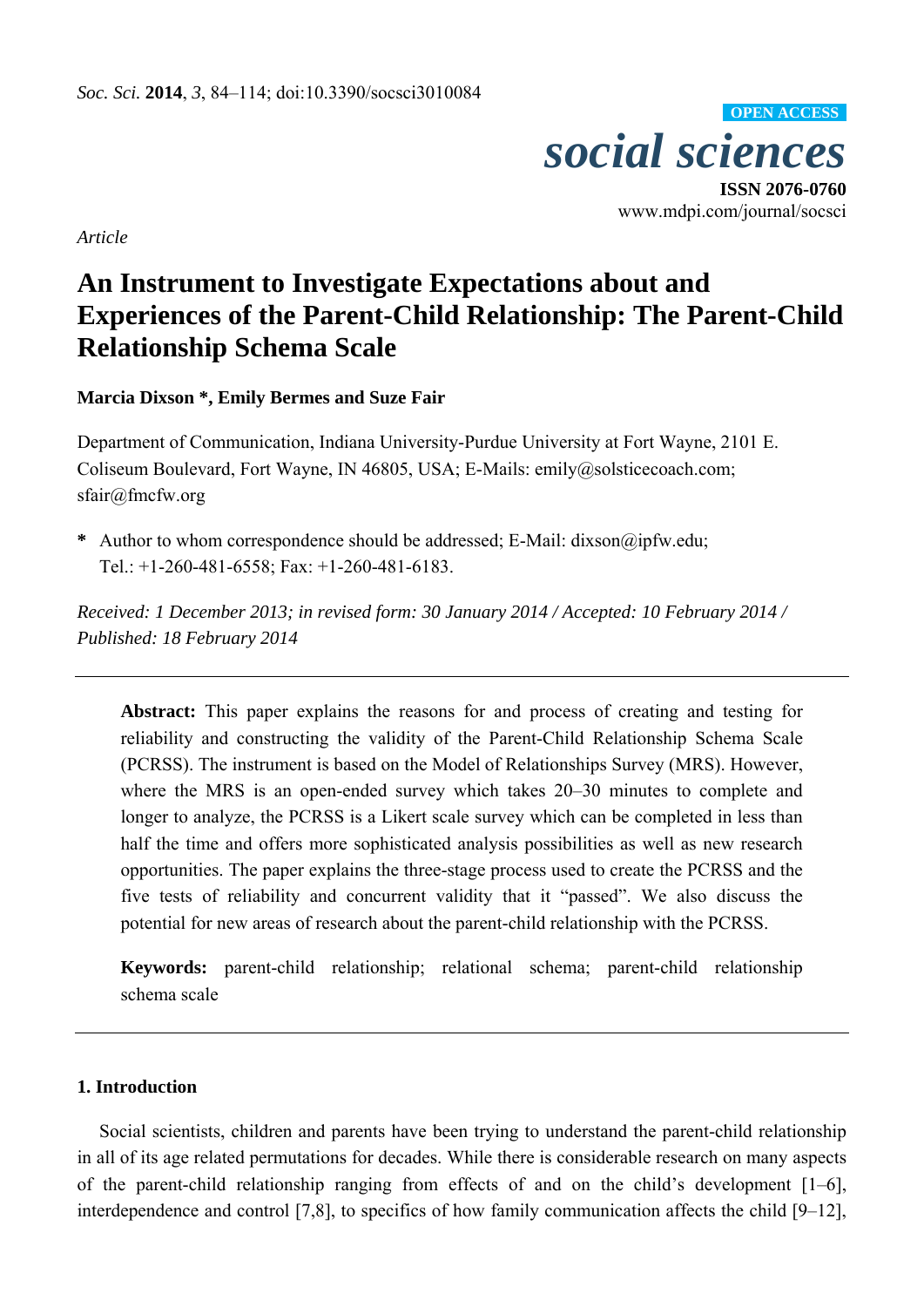there is little information about the perspective of the child on communication and the parent-child relationship [13–16]. Part of the reason for this is the difficulty of working with children and the extra difficulty of finding an adequate number of participants. Another contributing factor is the lack of a theoretical relational perspective with instruments designed to explore the parent-child relationship from the perspective of the "child".

The perspective of the child, at any age, is important to consider in light of studies noting the differences in reports of children, mothers, fathers, and teachers about children's behaviors [17,18]. Amato and Keith [18] in a meta-analysis of 92 studies of the effects of divorce on children found that the source of information about the child (*i.e.*, child, mother, father, sibling or teacher) was related to five of the seven outcomes they investigated (such as internalizing and externalizing behavior). A significant portion of this variability was explained by the parent-child relationship variables themselves. Perspectives on the parent-child relationship are also not necessarily aligned. In a study of attachment in middle childhood, Kerns *et al.* [19] found that children's reports of security were not correlated with mother's reports of willingness to serve as an attachment figure for third graders, but were for fifth and sixth graders. Likewise, Steinberg [20] talked about the needs to bring together the disparate perspectives of parents and adolescents. He found that arguments which parents reported as disturbing were not perceived as even important by adolescents because of very different interpretations and expectations. The parents expected a clean room as part of becoming a "good person" while the teens did not see how the state of their room affected their parents. Expectations from both sides were violated but they were different expectations to begin with. If this relatively benign situation could cause conflict, what deeper difficulties might be caused when teens and parents hold different expectations for behaviors, feelings, and rules within the parent-child relationship itself?

Several of these studies measure various aspects of the parent-child relationship from the perspective of the child. In most cases, this consisted of asking the child to assess the availability, affection, emotional support, rejection [18], security felt [19], connection and support for autonomy [1], or affective quality of parental behaviors [21]. However, much of the literature seems to be missing a couple of key areas: (1) what is the perspective of the child on his/her own behaviors/feelings or dyadic feelings, behaviors that occur within a relationship (so a parent loving a child is not the same as the parent and child loving each other) and (2) how do these behaviors, emotions, *etc.* fit with the expectations the child has of the relationship? Measuring aspects of the parent-child relationship is important but we should consider how those aspects "match" the child's expectations for that relationship.

The present paper offers both a theory and an instrument to consider the child's perspectives about the match between expectations about and experiences in the parent-child relationship in the form of an application of interdependence theory and a refinement of the existing Model of Relationships Survey. We first discuss relational schemata effects (are they worth studying in this context?), definition and composition (what are they?), and development and change (how do they work?). We then summarize the Model of Relationship Survey (MRS), its development, and findings. Finally, we offer the results of a study that refined the MRS into a more efficient instrument, the Parent-Child Relationship Schema Scale (PCRSS).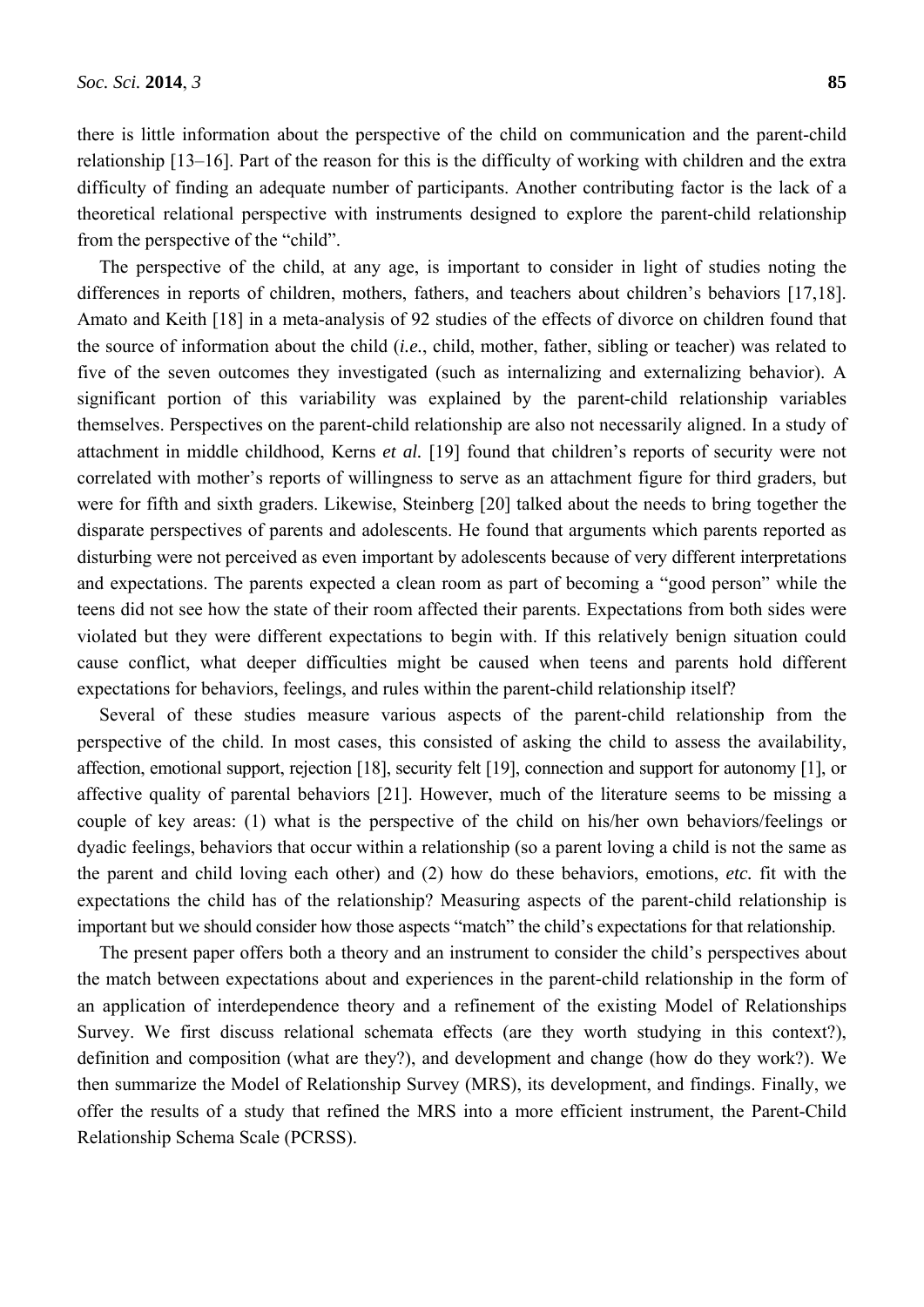### **2. Relational Schemata**

### *2.1. Effects: Are Relational Schemata Worth Studying in this Context?*

Before describing relational schemata, we offer a few reasons they are worthy of consideration by parent-child relational researchers. Relational schemata affect, obviously, our relationships in terms of our beliefs, interactions, and behaviors [22–24] as well as whether we are likely to try to change, maintain, or end them [25]. Just as importantly, because they contain beliefs about our own behavior, schemata affect our sense of who we are [26–28] and our self-esteem [29]. Furthermore, because they contain beliefs about others' behaviors, they influence how we react to aggression [30] and others' behaviors and affective states [31]. In short, relational schemata, potentially, affect everything about relationships, from how we see ourselves and others to how we interpret and react in social situations. Such a perspective offers a powerful way of understanding how we interpret others and ourselves in relation to others. Thus, it offers a unique perspective on the parent-child relationship and is worthy of further exploration.

### *2.2. Definition and Composition: What are Relational Schemata?*

Relational schemata are based on the idea that people have "maps" or blueprints for expectations and behaviors in relationships, including general relational maps and particular ones for specific types of relationships and, of course, for specific relationships [24,27,28,32,33]. Schemata are working models that guide our decisions about acceptable and unacceptable behaviors, feelings, and beliefs within the context of relationships [30].

Early notions of such working models came from the work of Bowlby and Ainsworth on attachment theory [34]. Attachment theory is primarily about the security (or lack thereof) children feel in their relationship with their primary attachment figure [19]. Feelings of security are based on the availability and responsiveness of the attachment figure to the child's needs [19]. This initial childhood attachment is considered resistant to change and evolves to include information and expectations about the primary attachment figure as well as about the self [32]. Attachment styles formed in childhood have been shown to influence later peer relationships [35] and even adult romantic relationships [36]. Thus, the importance and effects of such foundational relational working models are well established.

Baldwin [27,37] defined these working models or schemata as including beliefs about ourselves within the context of a specific or general relationship, the other in the relationship, and an interpersonal script about how interactions should progress. These beliefs and scripts help us to negotiate our everyday relational interactions [24,38]. They also allow us to evaluate our own and others' communication, behaviors, and feelings within the relational context.

#### *2.3. Development and Change: How do Relational Schemata Work?*

The development of relational schemata occurs primarily as a product of our own experiences and behaviors [22,23,26–28,33]. Anderson [39] suggests that at least six different influences exist on relational schemata and knowledge. The first influence is the norms of the culture. Our relational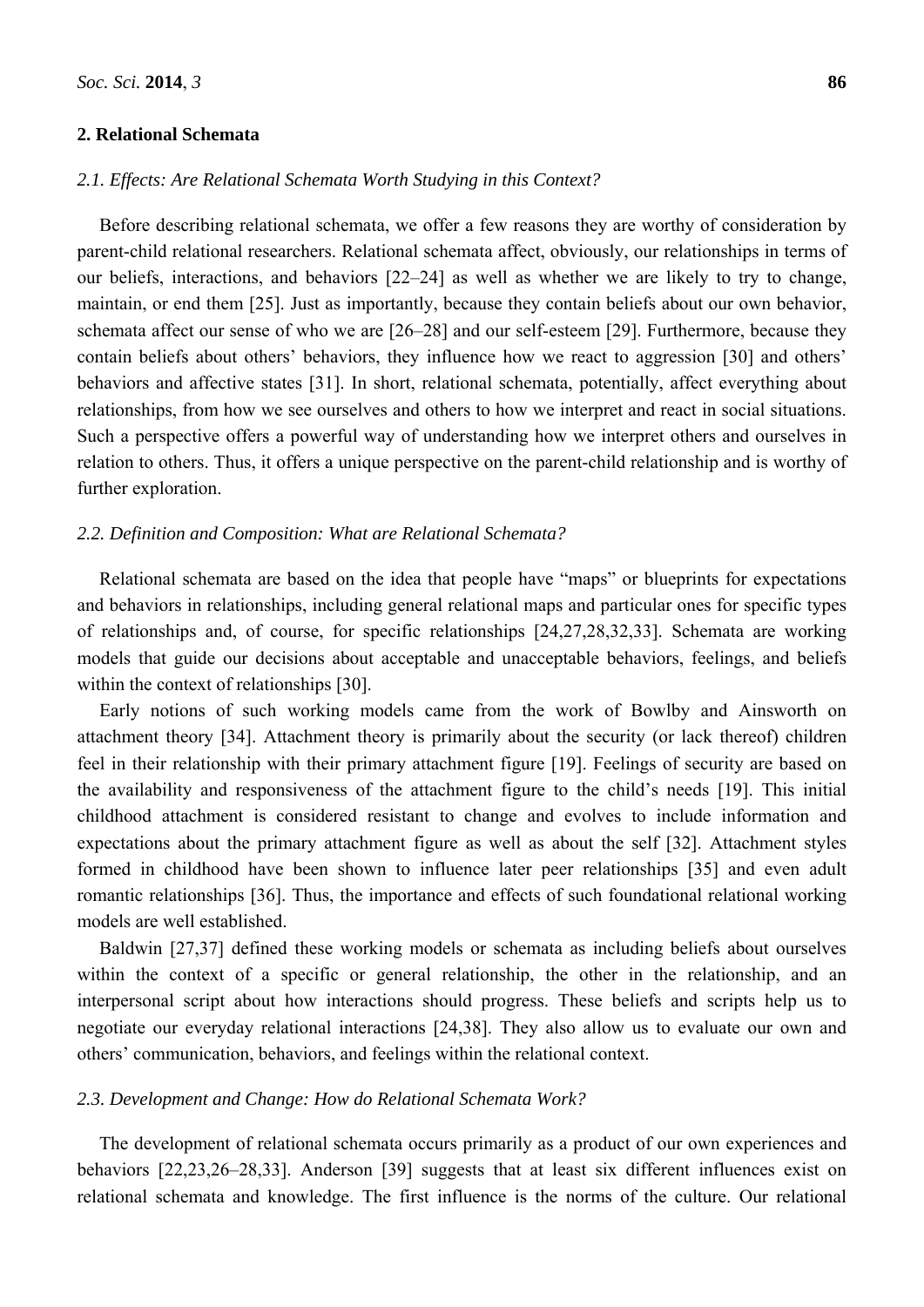slowly. Each culture defines family and kinship rules that govern the behavior of family members. The level of familiarity and history that parents and children share is unparalleled. This familiarity leads to deep understanding of each particular family's culture. The regulative and constitutive rules for each group are firmly established. These rules tell the child when, where, and how to talk to others [40]. For instance, in American culture there is an expectation that a question from an adult demands an immediate response from a child [41].

The second influence on relational schemata is the mass media, which provide relationships to emulate and model. Media offer both a model and a reflection of family relationships. In American culture, the television provides prototypic family, sex role and relationship information that children imitate and incorporate into their own behavior. Television is one of the most powerful cultural institutions. Just by its constant presence in the home, television has great symbolic power [25,42].

The third factor is that information from past encounters creates schemata for future encounters. Individuals generate their expectations of future encounters based upon the type of interactions they have had in the past [39]. For example, when a parent disciplines a child texting at the dinner table, that rule becomes an expectation for both the parent and the child and becomes part of their relational schema. These schemata, like attachment models, seem relatively stable because our interactions within long-term relationships are relatively stable [33]. The experience with others is particularly germane to families where the interaction between members is likely to be pervasive and long term. Koerner and Fitzpatrick [24] argue that a primary function of family interaction is to create the family relationship schemata. In the family, parents teach their children about relational behavior. In turn, children react to their parents' communication and behaviors, noting differences between what parents say and what they do, as well as differences between their parents and other parents (*i.e.*, friends' parents, media examples). In this way, parents and children explicitly discuss what the expectations, rules and norms within the parent-child relationship are.

Fourth, information from a third party provides information about how relationships are supposed to be formed. Thus, conversations with friends about their own relationships with their parents will influence how each individual views the parent-child dyad [28,39]. Fifth, by observing the behavior of friends, each individual forms prototypes of the expected behaviors [39]. Sixth, research indicates that relational knowledge is developed, analyzed, and changed at intervals between interactions. Unlike the automatic interactions that occur when two people speak to each other, relational knowledge changes over time. The parent and child's knowledge and reactions to the interaction between the dyad are formed as they reflect upon the interchange. It is not just the exchange itself but the processing of the implications of that interchange that form relational schemata [39].

Relational schemata that children form of the parent-child relationship are relatively stable, but they are not stagnant. They continually evolve due to new experiences [33,38] and processing of those interactions [39]. While there is little research on how such working models change [43], exposure to the six processes listed above—in particular, other parent-child relationships, friends' beliefs and experiences, and mass media [25]—likely play a role in the evolution of the child's schemata about the parent-child relationship. It is this further development that is of interest here. If a child's relational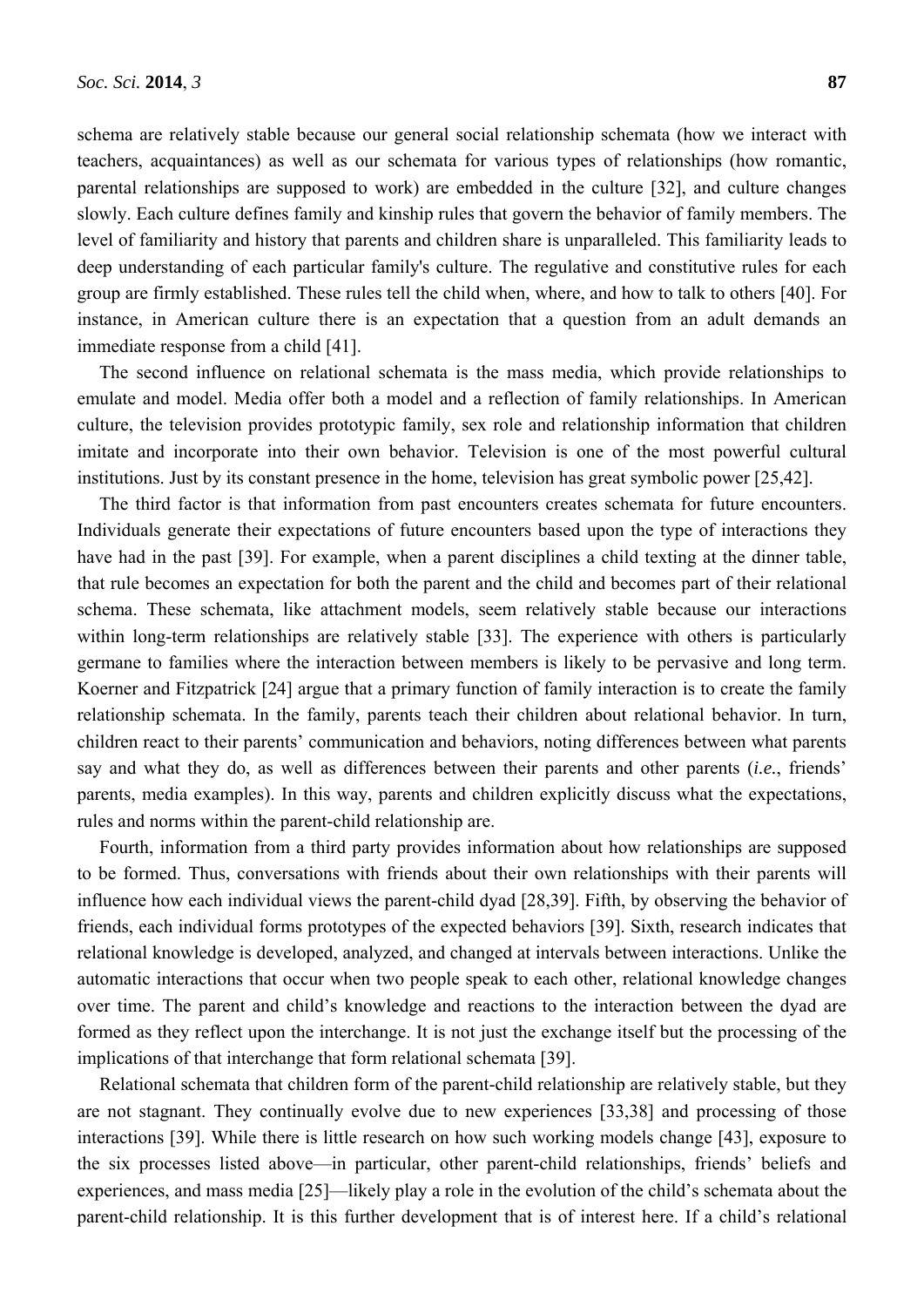schema of the parent-child relationship was affected only by the relationship itself, there would likely be no issues that the child was aware of—his/her expectations would be an exact match for the parent's reality of the relationship. However, due to outside influences, the child has an opportunity to discover other ways of "doing" the parent-child relationship. Over time, those expectations may become part of the working model of parent-child relationships from the child's perspective and, thus, create a gap between the schema for, and the experience of, this relationship. To use the language of interdependence theory, the child's Comparison Level may no longer match the relationship as experienced. Comparison level (CL) refers to a person's expectations about what should happen or what he/she deserves within a relationship. It is this CL that is used to evaluate whether a relationship is meeting the standards expected [44]. Fletcher, Simpson, Thomas and Giles [25] postulate that "comparisons between previous standards and perceptions of current relationships are likely to be made on content-rich dimensions involving specific ideal standards rather than on global dimensions reflecting general expectations of the reward available in relationships" ([25], p. 72). What they call relationship ideals serve to both evaluate (is this relationship what it should/could be?) and regulate (how can I change this relationship in the direction I think it should go)? They posit that the more consistent the relationship is with the ideals, the more positive the evaluations of that relationship. Furthermore, they argue (as do social exchange and interdependence theories) that people are intrinsically motivated to be able to view relationships as matching ideals [25]. These ideas were supported with their research with undergraduates and romantic relationships as well as the authors' previous research with elementary, high school and undergraduate students' relationships with their parents [13–16]. So, children learn new ways of relating which changes their CL schema or their ideal for the parent-child relationship. That, in turn, may trigger dissatisfaction (at least) if the parent-child relationship no longer "matches up".

Given the importance of the parent-child relationship and the potential problems with children whose relational schema of that relationship does not match their experience, it is clear we need to be able to study both the content of such schemata and the match between children's expectations based on those schemata and their perceptions of the reality of their own parent-child relationship. Toward that goal, the Model of Relationships Survey was created.

### **3. Model of Relationships Survey**

The Model of Relationships Survey (MRS) was modeled after LaGaipa's [45] friendship behavior scale which presented a behavior and asked participants to generate a probability of occurrence from 50–90 percent. LaGaipa had the luxury of giving participants the behaviors characteristic of friendship to judge. However, no literature was found which explicated the behaviors characteristic of parent-child relationships [13–16]. Therefore, the MRS asked participants to generate five things parents and children are supposed to do together; things parents are supposed to do for children; things that children are supposed to do for parents; feelings that parents and children are supposed to have for each other; and rules that parents and children should have about the way they act or behave with each other. The scales were designed to cover the behavioral, affective and cognitive components of a relationship. These questions also differentiate between parent as a general societal role and parent as a role in the specific parent-child relationship. Thus, these questions ask about the second level of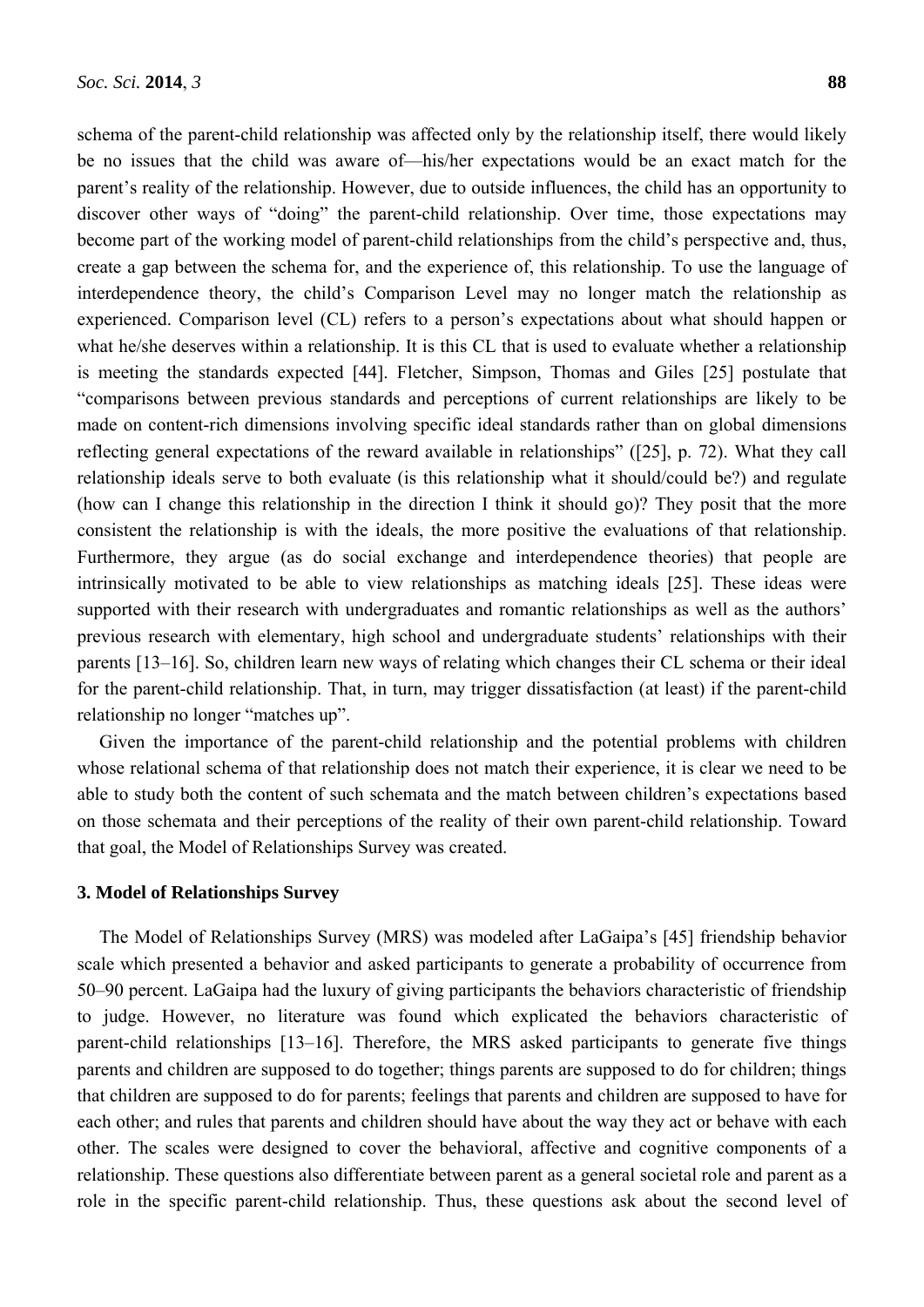Koerner and Fitzpatrick's [24] hierarchy which posited, based on Fletcher's [46] model, a hierarchy of relevant relational schemata within the family with three levels of abstraction: (1) the highest level of abstraction is the general social schema (applies to all social relationships); (2) the second or middle level is relationship type schema (family *vs.* friend *vs.* professional, *etc.*); and (3) the lowest or least abstract is a specific relationship (parent-child). Thus, this first set of questions deals with the middle layer of abstraction which is also the ideal: what do children think the parent-child relationship *should* be?

All of the questions asked about behaviors, feelings or rules occurring between the parent and the child or on the part of one towards the other. So, the idea that a parent should be "nice" in general does not matter; it is how a parent should be towards a son/daughter that composes that particular relationship model as opposed to a more general role schema (even though the role cannot be completely separated from relationships). Then, each participant determined how often each activity (behavior, feeling, rule, *etc.*) should be enacted on a five-point Likert scale ranging from "never" to "always".

Since the MRS was designed not just to explore the behaviors, feelings, and rules which should occur in a parent-child relationship but also to see if the son/daughter feels these expectations are being met, a second part of the instrument was created to yield an "expectation-experience score" which would reflect how well the model or ideal schema of the parent-child relationship matched the reality. The Expectation-Experience difference score was obtained by asking the participants to report how often each behavior actually occurred in their own parent-child relationship. In this way, the difference between the child's expectations, beliefs *etc.* in the schema and how well those expectations, beliefs are met/enacted in their own parent-child relationship was quantified. This gets to the actual schema for their own parent-child relationship and offers a way to compare this relationship with the Comparison Level (CL) of what the relationship should be. The method of first asking for the ideal and then perception of the current partner mirrors the process used by Fletcher *et al.* [25] in exploring the relationship between the ideal, reality, and satisfaction in romantic relationships.

Results found with the MRS at three age groups (elementary, adolescent and college students) are described below as well as how these results were used to create a more efficient instrument. The MRS has two problems: (1) it takes quite a bit of time for participants to complete because they have to generate the behaviors in each of the five areas; and (2) data analysis is difficult since a variety of behaviors is generated and the number is not always the same (although the MRS calls for each participant to list 25 behaviors, many do not). Thus, coding schemes had to be developed if any comparative analysis was desired as well as ways to compare surveys with 20 behaviors to surveys with 25, *etc.* (See Appendix A for a full version of the MRS).

#### **4. Methods for Creating the Parent-Child Relationship Schema Scale**

The creation of this instrument has been a three stage process. First, we gathered data about children's expectations and experience of the parent-child relationship, using the free response Model of Relationships Survey (MRS) (as explained above). Thus, the potential content of any particular parent-child relationship was gained "inductively from consensus among a number of individuals' descriptions of interpersonal transactions" ([27], p. 471). Second, we determined, refined and piloted the items created from the free response data. Third, we tested the revised version of the Model of Relationships Survey (the Parent-Child Relationship Schema Scale (PCRSS)) on a sizable sample. The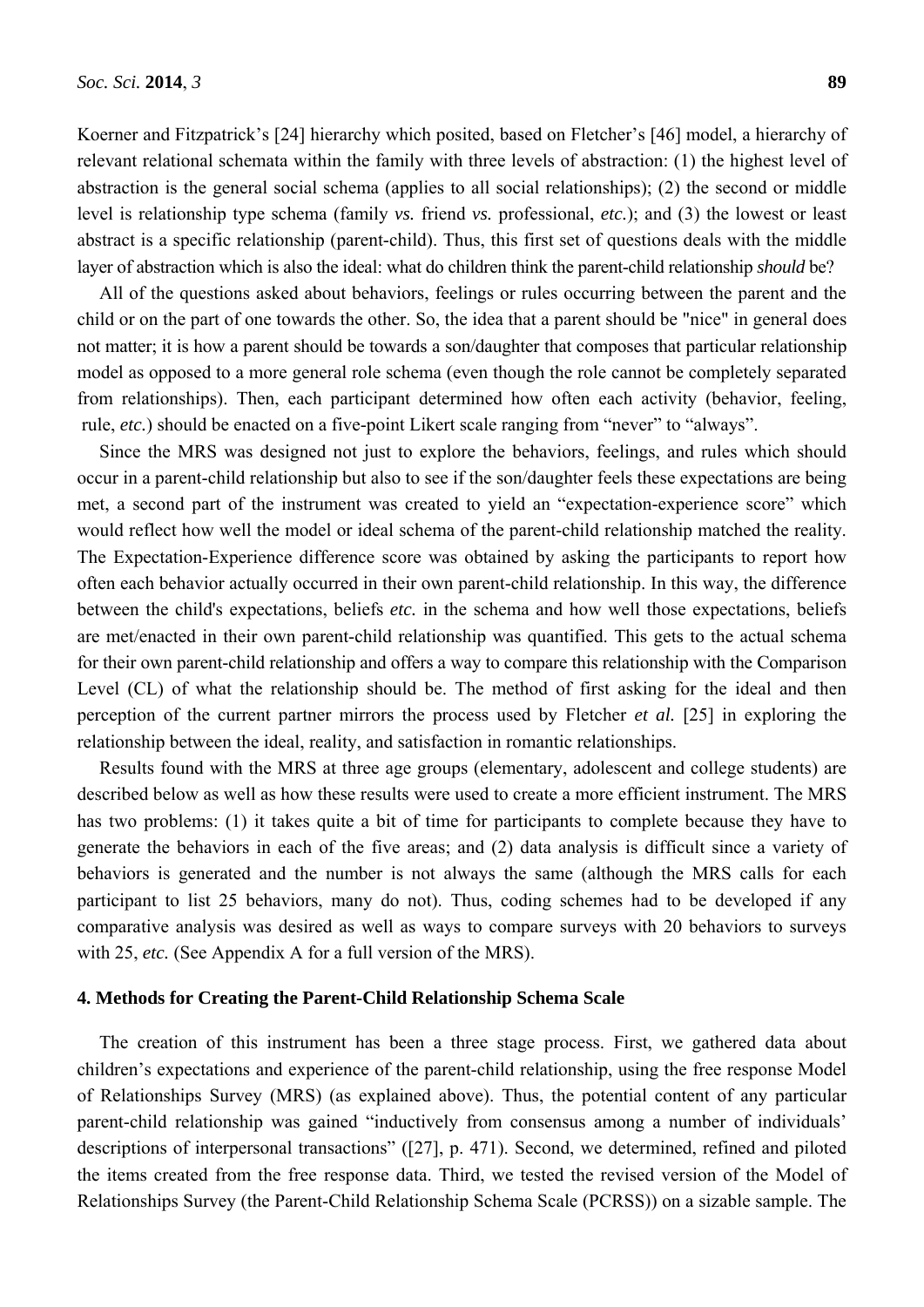name change indicated that while the MRS can easily be adapted to measure expectations and experiences with any relationship, the PCRSS was specifically created to determine the difference between expectations and experience within the parent-child relationship from the child's perspective. We will explore, in-depth, the three stages involved in refining this survey instrument.

### *4.1. Procedures*

#### 4.1.1. Stage One

The first stage was to gather data from sons/daughters about their expectations of the parent-child relationship. In this stage, the MRS was administered to three groups of participants. Group One consisted of 88 elementary children, including 47 boys and 41 girls ranging in age from 6–12 years (mean 8.81). Since this was the first group, we used a grounded approach in analyzing the data and creating coding categories. To do this, we reviewed a random 30 participants' responses and generated categories to code responses. Then, we coded the rest of the data. Frequency tables showed that 30%–50% of responses were falling into the "other" category. So, our third step was to go back over the responses in this category for half the participants, looking for missed categories. From this analysis, several more categories were created. A second generation of frequency tables led to the deletion of some categories.

Group Two consisted of 38 adolescents: 18 girls and 20 boys. Adolescents' ages ranged from 11–18 years with a mean of 14.18 years. Group Three was 62 college students: 24 male and 38 female undergraduate students aged 18–23 years (mean 21). For both the second and third groups, the categories were applied and refined. From this sample of 188 participants and almost 4400 responses, we identified 90 possible categories of expectations within the five areas of (1) what parents should do for children; (2) what children should do for parents; (3) what parents and children should do together; (4) what feelings children and parents should have for each other; (5) what rules children and parents should follow. (For a complete list of these categories with frequency data for each group, see Appendix B). With these to begin with, we moved to Stage Two.

### 4.1.2. Stage Two

Stage Two involved creating items and narrowing the pool. In this stage, we took all 90 potential categories, ranked them by frequency within each group and then deleted some that were not used or were subsumed by other categories across the five areas. After this, we created the first version of the PCRSS. We piloted this on six participants ranging in age from 6–15 years as well as with our own research team of six faculty and graduate students, ranging in age from 21–45 years. Each participant took the PCRSS and discussed any items they felt were confusing, redundant or simply unnecessary. These items were reworded and/or deleted to create the second version of the PCRSS—an 88-item inventory.

Thus, Part I of the PCRSS is 44 items that measure expectations of the parent-child relationship such as "Parents and sons/daughters should talk together" and "Sons/daughters and parents should trust each other". The expectations are measured as to how often they should occur using a 5-point Likert scale from "never to always".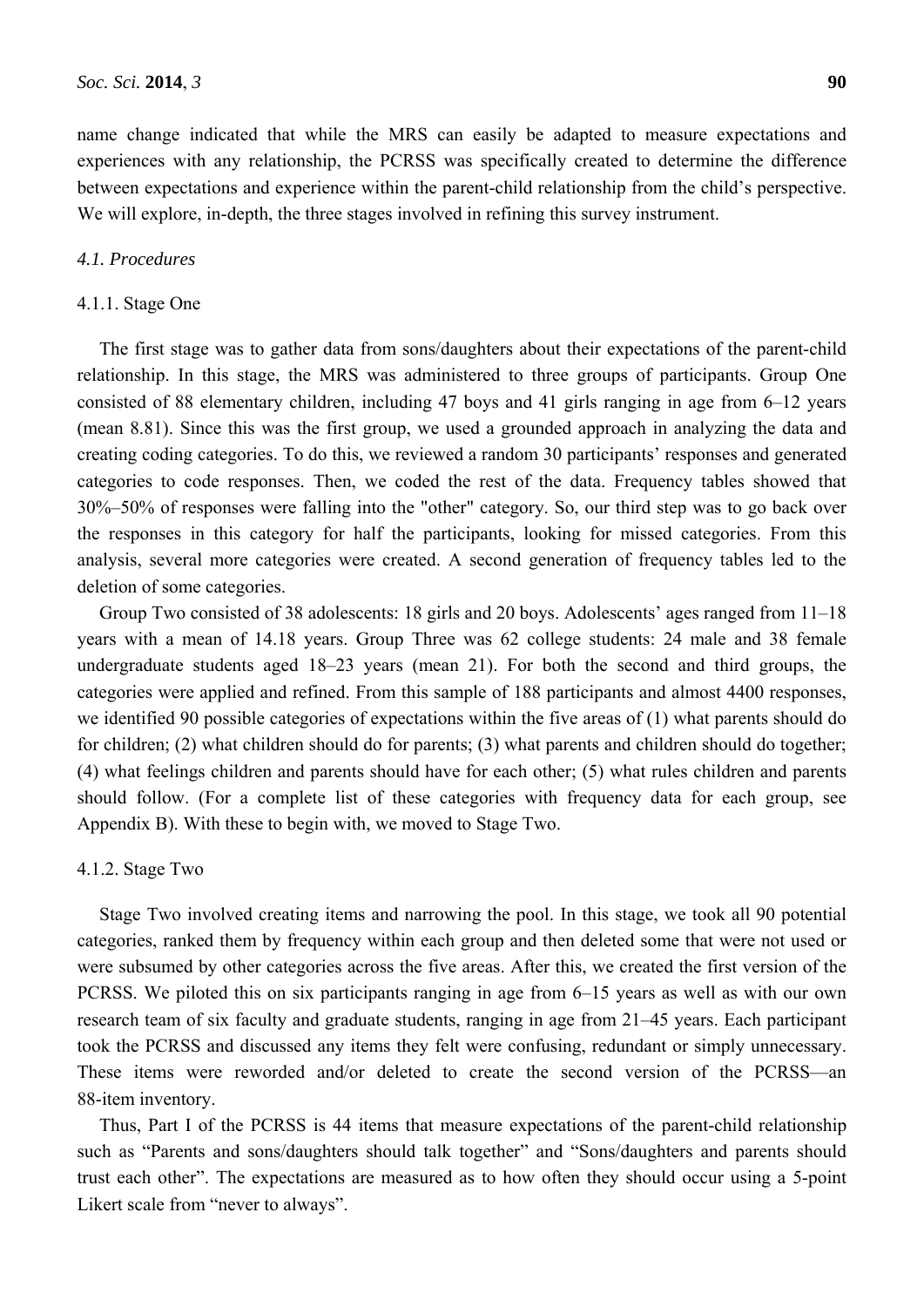In Part II, which measures actual experience with the parent-child relationship, the corresponding items become "My parent and I talk together" and "We trust each other" with the same Likert scale. For the entire PCRSS, see Appendix C.

Thus, Part II items (experiences) are subtracted from Part I items (expectations) to create an expectations-experience score and see if the parent-child relationship is living up to the expectations of the participant. In doing this, we use absolute values. As we know from Expectancy Violation Theory [47], even people we care about and like can violate our expectations by doing too much of something. For instance, if teens think "parents and children should go places together" *often* but what they experience is *always*, that is not a good thing to the teen. Thus, we do not assume that more than expected is necessarily better; we simply record the magnitude of the difference. With this, we moved to Stage Three.

### 4.1.3. Stage Three

Stage Three included testing the new PCRSS. For this stage we needed a large enough sample to run several kinds of reliability and validity tests. The tests we intended to run on the new PCRSS were (1) Cronbach alpha for reliability; (2) correlation of the five areas with each other as another measure of internal consistency; (3) correlation with the family life survey since it correlated significantly with the MRS for all three groups mentioned in Stage One [13–16]; (4) correlation of a sub sample with the old MRS since that is what we are trying to replace; and 5) a factor analysis of the items to see if they group into the five original categories created in the MRS.

#### *4.2. Participants*

Because we needed a large sample for this stage of the testing, communication graduate students recruited participants by staffing tables for two hours a day, five days a week, for two weeks at a Midwestern regional university. We varied the buildings where the tables were located as well as the times of day the surveys were recruited. Each pair of graduate students had three sets of surveys. If students, staff, or faculty completed the PCRSS and Family Life Survey (FLS) they received a free candy bar or can of pop. If they, subsequently, also completed the MRS, they received another free candy bar or can of pop. Although participants were primarily students, staff and faculty were welcome to participate as well (we did not measure "type" of participant). All surveys were completed at or near the staffed tables and were completely anonymous. The PCRSS and FLS took about 15 minutes to complete while the MRS surveys ranged due to the qualitative responses. While it would have been better to test this with a wider range of ages, this recruitment strategy allowed for the best opportunity to gain a larger sample. In this way, we recruited 210 participants; 109 females, 79 males and 22 not responding to the sex category question. The participants ranged in age from 18–61 years (*M* of 27.34). While we did not ask about whether parents were living, we did exclude any surveys with missing data or who had put "N/A" as to current experience with their parent.

#### *4.3. Instruments*

Besides the PCRSS and the MRS, which have already been explained in some depth, the other instrument was the Family Life Survey (FLS).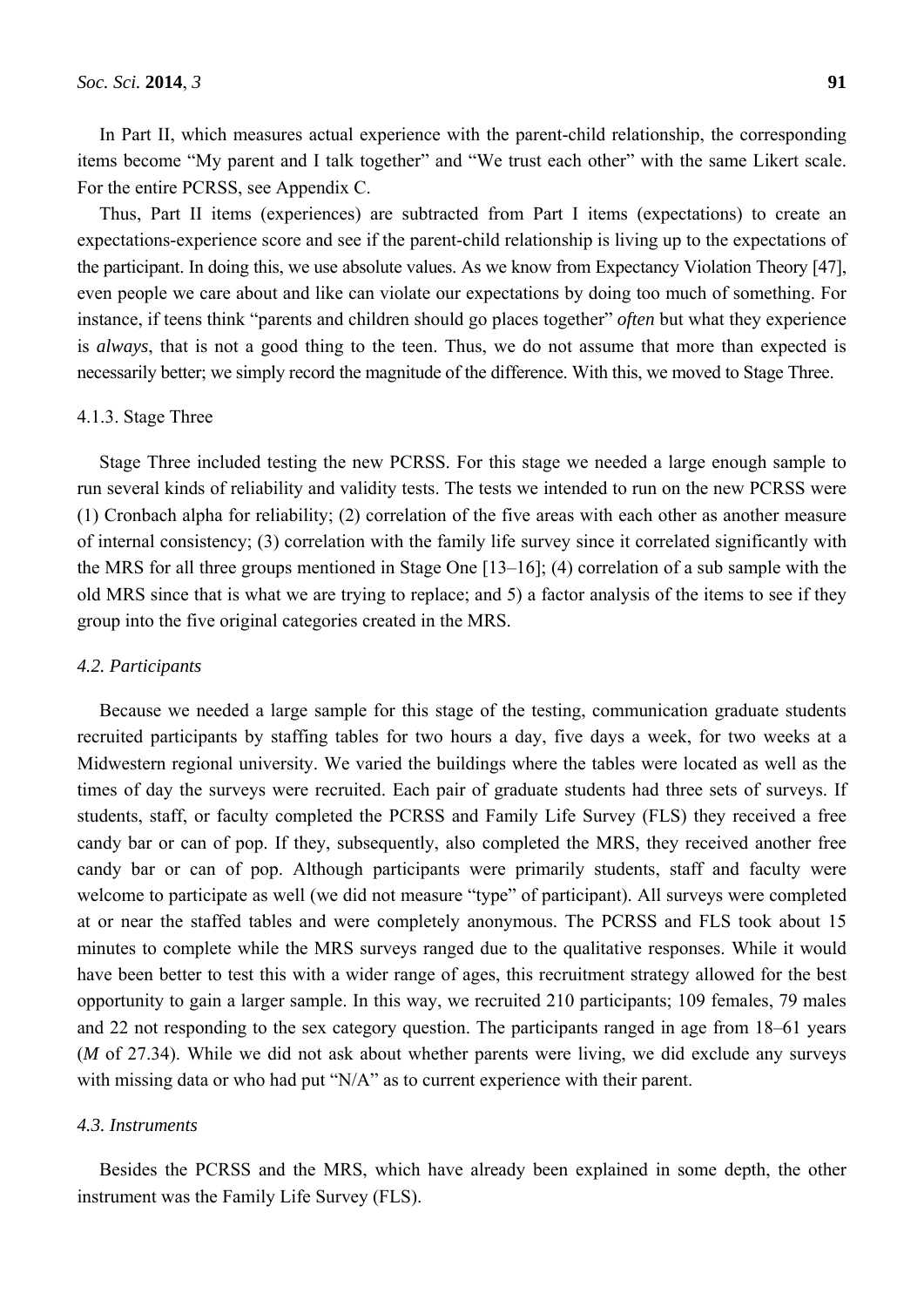### 4.3.1. Family Life Survey

Family satisfaction was measured by using an adaptation of a Marital Opinion Questionnaire [48] called the Family Life Survey. This scale asked how participants felt their relationship with their families had been over the last two months. It used seven-point semantic differentials to measure eight specific items: miserable/enjoyable; hopeful/discouraging; empty/full; interesting/boring; rewarding/disappointing; doesn't give me much chance/brings out the best in me; lonely/friendly; worthwhile/useless. It also included one global satisfaction item of completely satisfied/completely dissatisfied. This scale has been used with marital couples and achieved alphas ranging from 0.88–0.94 with correlations between the individual item totals and the global rating from 0.63–0.80 [48]. In previous studies with elementary children, the eight items yielded an alpha of 0.80, [13] with adolescents a 0.80 [15,16] and with college students a 0.93 [14]. In this study, the FLS yielded an alpha of 0.92, the Pearson's correlation between the individual items and the global item was also significant ( $r(207) = .75$ ;  $p \le 0.0001$ ). In all three previous groups, the FLS correlated significantly and negatively with the MRS. Thus, as the differences between expectations and experiences of the parent-child relationship increased, the participant's satisfaction with family life decreased. This finding was consistent across age groups. Therefore, if the PCRSS is a more efficient version of the MRS, we should find that the PCRSS correlates significantly and negatively with the FLS.

### 4.3.2. Model of Relationships Survey

This instrument has already been described elsewhere. There were 63 participants in the final testing of the instrument who completed both the PCRSS and the MRS. The Cronbach alpha for the MRS for this sample was 0.94.

### **5. Results of Validating the PCRSS**

As stated earlier, we wanted to test the PCRSS in five ways: (1) Cronbach alpha for reliability; (2) correlation of the five areas with each other as another measure of internal consistency; (3) correlation with the family life survey since it correlated significantly with the MRS for all three groups mentioned in Stage One [13–16]; (4) correlation of a sub sample with the old MRS since that is what we are trying to replace; and, finally, (5) a look at the factor analysis of the scale.

### *5.1. Cronbach Alpha for Reliability*

The first test of this new instrument was the Cronbach alpha. After four items (Numbers 17, 21, 32, and 39 for Part I and the matching items in Part II) were dropped because they contributed less than 0.05 variance, the alpha was run on the remaining 80 items and achieved a 0.90. So, the first test indicates a reliable instrument. Given this, these items were dropped for the remainder of the analyses.

### *5.2. Correlation of the Five Areas with Each Other*

The second test was to take the items for each of the five areas and correlate them with each other. The 40 item PCRSS was composed of eight items within what parents should do for children; seven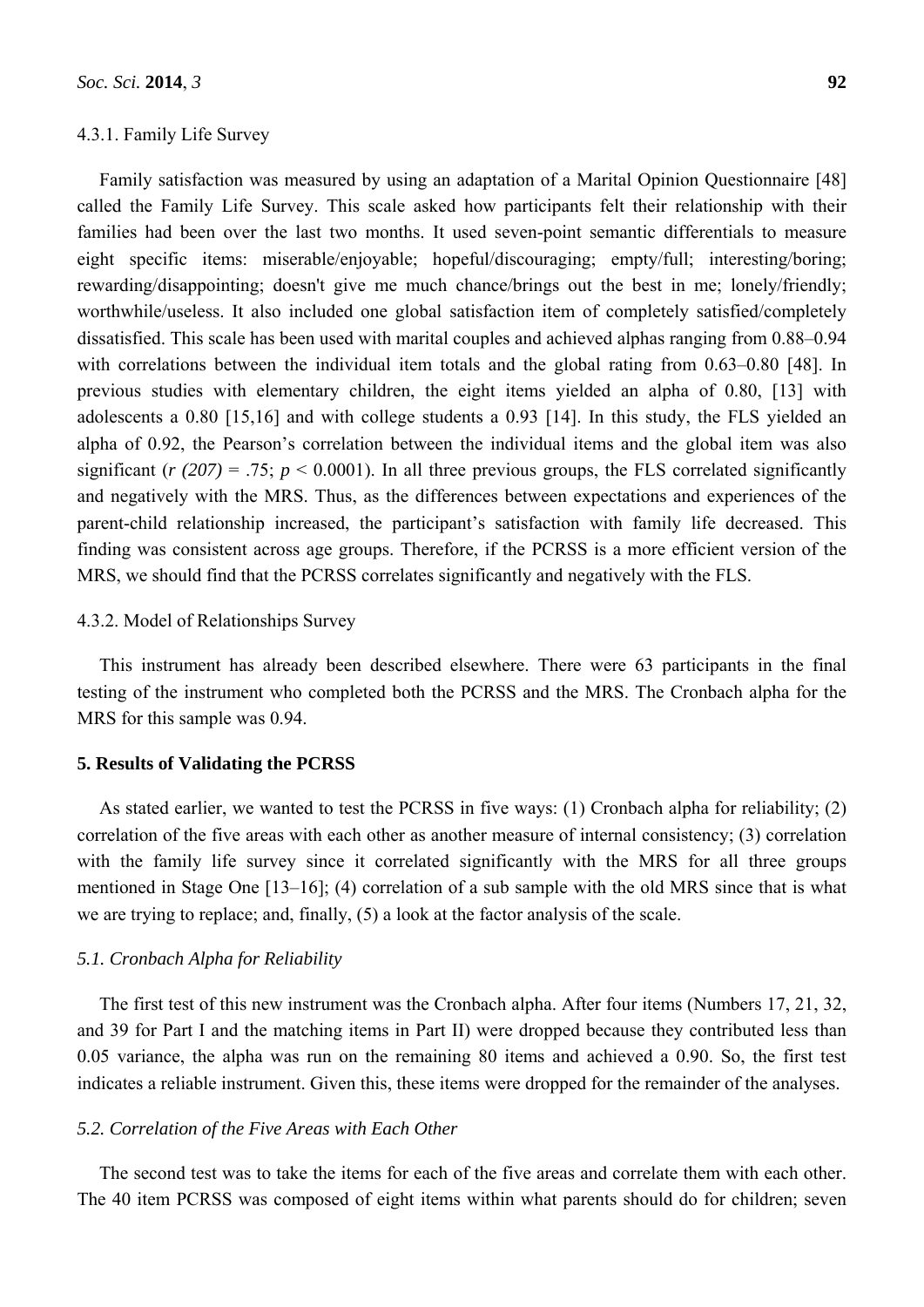items about what children should do for parents; eight items to measure what parents and children should do together; nine to explore what feelings children and parents should have for each other; and eight measuring rules children and parents should follow. We added the items within each area and correlated those scores using a Bonferroni probability to account for the number of correlations run. The results yielded a  $p < 0.0001$ . The matrix of pairwise correlations and probabilities can be found in Table 1.

| Parents do   | Children do |         | <b>Rules</b> |
|--------------|-------------|---------|--------------|
| for children | for parents |         |              |
|              |             |         |              |
|              |             |         |              |
| $67**$       | .48**       |         |              |
| $.41**$      | $.41**$     | $.48**$ |              |
| $30**$       | $.40**$     | $39**$  | $.61**$      |
|              | $.49**$     |         | Do together  |

**Table 1.** Correlations of five areas of PCRSS (Parent-Child Relationship Schema Scale) with each other (Overall probability with 10 df  $p \le 0.0001$ ).

# *5.3. Correlation with the Family Life Survey*

The third test, to correlate the PCRSS results with the FLS, also supported the efficacy of the PCRSS. The Pearson's *r (180)* = −0.34, *p* < 0.0001. See Table 2 below for descriptive statistics of all three instruments.

|                            |                   | <b>FLS</b> Score | <b>MRS</b> Score |
|----------------------------|-------------------|------------------|------------------|
|                            | Pearson r         | $-34$            | .630             |
| PCRS SCORE                 | $p < (2$ -tailed) | .0001            | .0001            |
|                            | N                 | 182              | 63               |
|                            |                   | $M = 51.75$ ;    | $M = 18.91;$     |
| $M = 30.08$ ; $SD = 14.99$ |                   | $SD = 11.42$     | $SD = 13.49$     |

**Table 2.** Correlations of PCRSS with FLS and MRS.

### *5.4. Correlation of a Subsample with the MRS*

The fourth test, to correlate the PCRSS results with the MRS as a validity indicator, was also significant:  $r(61) = 0.63$ ;  $p < 0.0001$ . Thus, the PCRSS, while taking much less time and offering more statistical possibilities, correlates with the older, open-ended measure of expectations *versus* experience of the parent-child relationship.

### *5.5. Factor Analysis*

The final exploration of the validity of the PCRSS consists of taking a look at the factor analysis of the scale. Here, there were some surprises. The two measures which should be met before a factor analysis were met satisfactorily: Kaiser-Meyer-Olkin Measure of Sampling Adequacy was a respectable 0.82 while the Bartlett Test of Sphericity yielded a  $X^2$  (780) = 2745.64;  $p < 0.0001$ . Only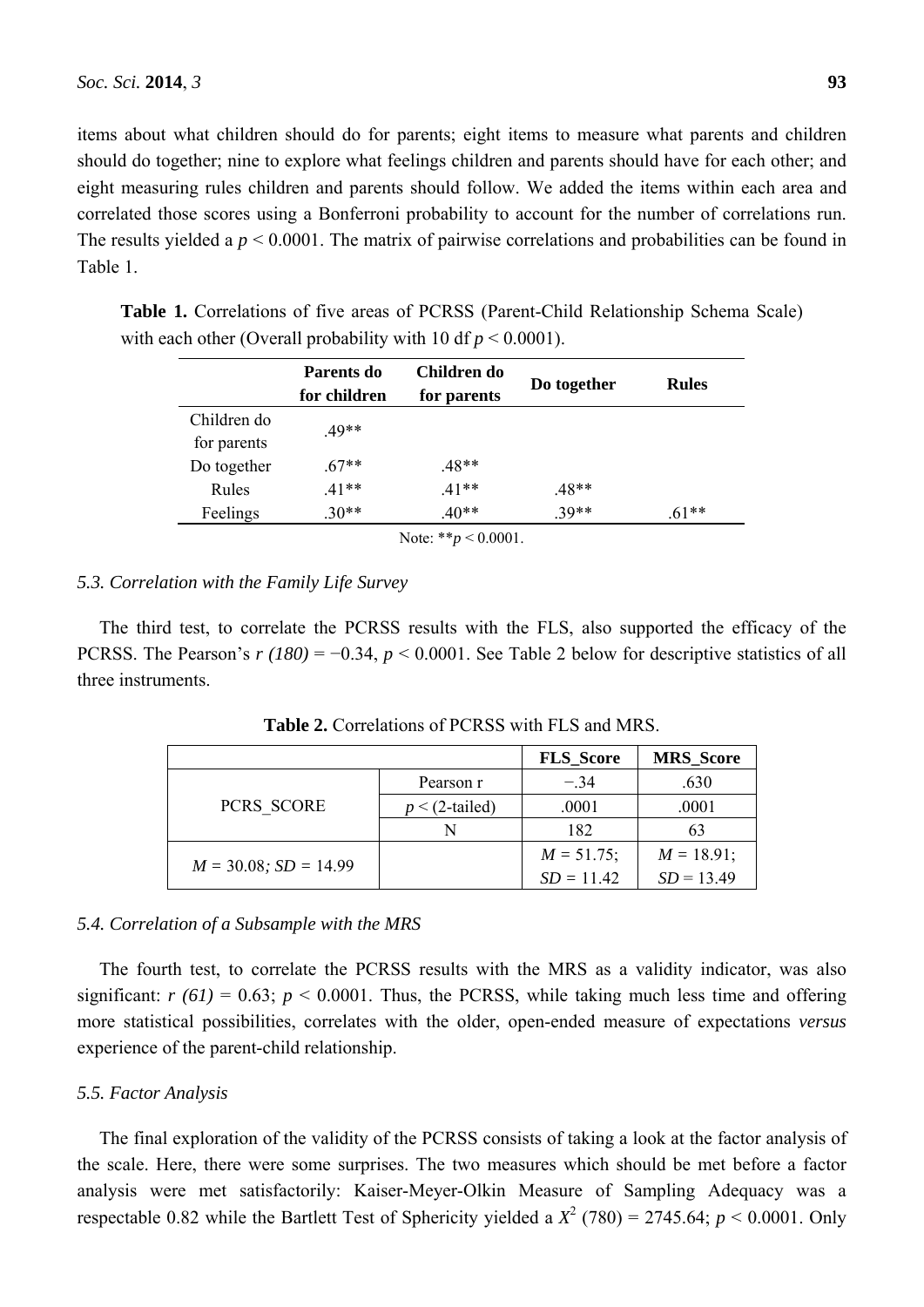loadings of 0.30 or above were considered for a factor; initial eigenvalues varied from 1.46–8.99. All but three items loaded onto one of the five factors. (See Appendix D for specific list of items loaded onto each factor as well as the rotated factor matrix and eigenvalues for each factor).

The principal axis factoring for five factors with varimax rotation yielded five factors that were slightly different than expected. While the expectation was for factors matching the five areas—parents do for children, children do for parents, do together, rules, and feelings—what actually emerged was five very different factors: things parents and children do together, communication/attention, helping/understanding behaviors and feelings, love/respect, and conflict. So, rather than grouping according to the original categories that were created by the MRS, the factors grouped according to behavioral/feeling categories. So, "things children do for parents" and "things parents do for children" went into helping/understanding behaviors and combined with feelings. However, conflict came out as its own factor as did communication/attention and love/respect.

While further confirmation is needed to see if these items might form useful subscales of the relational schemata that we hold about the parent-child relationship, some post-hoc tests indicate that this might be the case. Each of the subscales was significantly and negatively correlated with the FLS scores (see Table 3 for correlations and descriptive statistics for each potential subscale). Cronbach alphas ranged from 0.76–0.91.

|              |                                 | Do Together | <b>Communication</b><br><b>Attention</b> | Help<br>Understanding | Love<br><b>Respect</b> | <b>Conflict</b> |
|--------------|---------------------------------|-------------|------------------------------------------|-----------------------|------------------------|-----------------|
|              | Pearson r                       | $-.278$     | $-.360$                                  | $-.216$               | $-.368$                | $-.145$         |
| <b>FLS</b>   | $\text{Sig.}$ (2-tailed)        | .0001       | .0001                                    | .003                  | .0001                  | .043            |
|              | N                               | 189         | 190                                      | 191                   | 193                    | 196             |
| $M = 51.75$  |                                 | $M = 8.4$   | $M = 9.03$                               | $M = 5.28$            | $M = 2.97$             | $M = 2.38$      |
| $SD = 11.42$ |                                 | $SD = 4.64$ | $SD = 6.01$                              | $SD = 2.96$           | $SD = 2.71$            | $SD = 1.77$     |
|              | Cronbach alpha<br>for subscales | .86         | .91                                      | .85                   | .83                    | .76             |

**Table 3.** Subscale alphas and correlations with Family Life Survey (FLS).

Taken together, these five measures indicate a valid and reliable instrument that is both more efficient and more statistically useful than the MRS.

## **6. Discussion**

The creation of the PCRSS appears to have been a successful endeavor, "passing" all four tests to measure reliability and concurrent validity. It obtained a respectable measure of reliability, significant internal correlations, a significant correlation with the family life survey and, perhaps most importantly, a significant correlation with the Model of Relationships Survey which it is designed to replace. The factor analysis indicates that the dimensions of the parent-child schema may be less usefully viewed in terms of behaviors, feelings, and rules and more in terms of interactions, communication, feelings (both helping/understanding and love/respect), and conflict. This finding, in and of itself, deserves more exploration as a way to envisage key components of the relational schemata for this important relationship.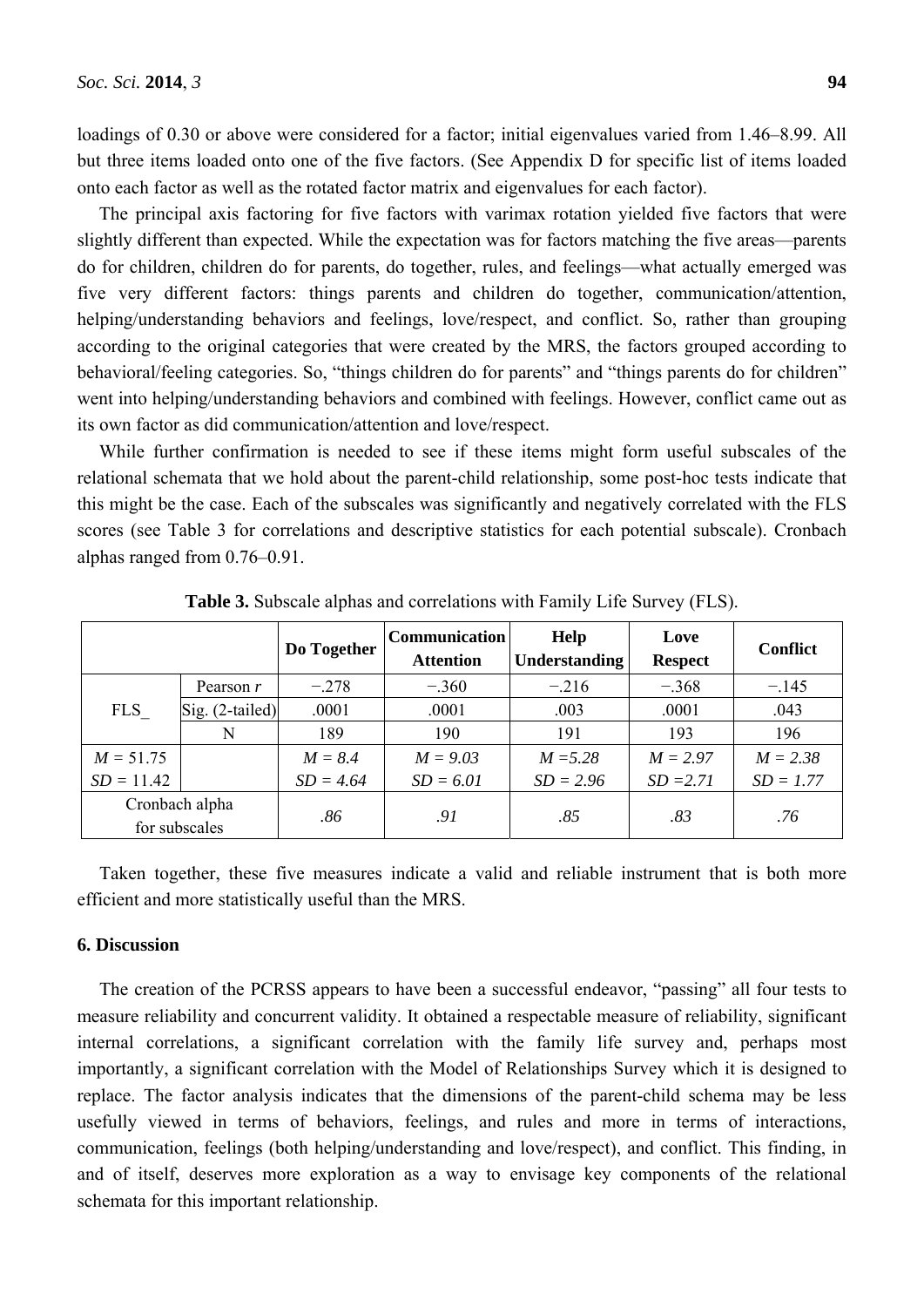The PCRSS offers two primary advantages over the old MRS: (1) it takes less than half the time to complete, which increases the likelihood of participants being willing to take the survey and of actually finishing it; and (2) since it uses Likert scales, more sophisticated data analysis is possible and easier to obtain.

However, the PCRSS also offers other possibilities besides simply replacing an older instrument. Because it lists the behaviors (while still giving the participants the opportunity to respond with "never" in terms of expected occurrence), a researcher can now compare responses between groups of participants on the same behaviors. This was not possible with the MRS since the same behaviors might not have been generated. Therefore, researchers could explore differences regarding the expectations and/or experiences of the parent-child relationship dependent on age, ethnic, socioeconomic background, education, and other family populations. While the PCRSS is designed to look at the expectations-experience match, a researcher could use Part One to explore differences in expectations and/or Part Two to explore differences in experiences of the parent-child relationship. The entire instrument would not necessarily need to be used since each part explores all 40 behaviors.

This also means that the PCRSS could be used to compare the expectations of the sons/daughters with their parents to see if a mismatch between the models that each person holds of the parent-child relationship might be related to things such as the type of family communication, *i.e.*, conversationally or conformity oriented [49], family life satisfaction, conflict, *etc.* We could begin to uncover the content of the Comparison Level ideals. Again, the same comparison could also be made of the experiences of the parent-child relationship.

Beyond using the entire instrument, more exploration should be done with the factors that were revealed within this instrument. For instance, which factors are more relevant to a child's satisfaction (or frustration) with the parent-child relationship? The post-hoc tests showed that Communication/Attention was the most strongly correlated with family life satisfaction, meaning that the wider the discrepancy between expectations and experiences of communication and attention, the stronger the negative association with the family life score. Although, given the post hoc nature of the subscale results, care should be used in drawing conclusions. The results do indicate utility not just for the PCRSS but for the subscales in exploring the content of aspects of the child's relational schemata.

Looking at how the difference scores within factors change within different age groups could shed considerable light on the mismatch between what children expect and what they experience. These mismatches are likely to be particularly important for adolescents whose expectations about the parent-child relationship may be changing faster than their parents' expectations about the same relationship thus explaining the difference in interpretations that Steinberg [20] discussed. Do some factors change more than others?

We would also point out that, while the PCRSS, replaces the MRS in terms of the parent-child relationship, the MRS is still useful. The MRS was designed to discover and explore the expectations and experiences of a relationship for which the research had yet to generate a list of expected behaviors. A simple change to the directions for the Model of Relationships Survey can adapt it to any kind of relationship where investigators are interested in discovering the behaviors, feelings and rules that people expect within that type of relationship. Thus, the content of relational schemata can be explored. So, for the parent-child relationship it is probably more efficient and effective to use the PCRSS, while the MRS still has utility for research in other relationship types.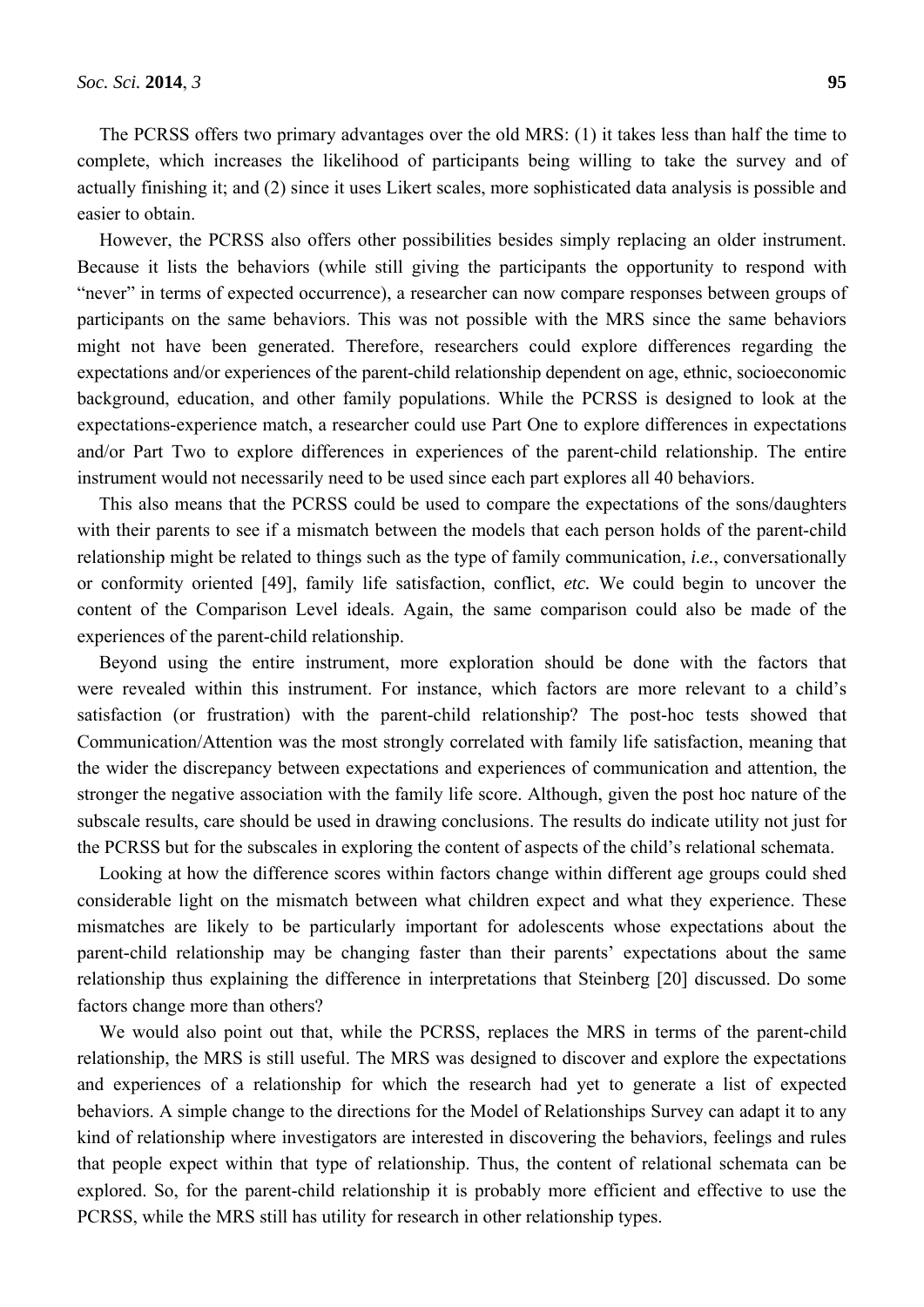### *6.1. Limitations*

The limitations of this study were typical of that of college campus research endeavors. The participants were limited to a medium sized Midwestern campus. Ethnic background was not measured because the campus population as a whole is not richly diverse; therefore it is unlikely that a significant portion of the participants were nonwhite.

Although there was a good cross-section of ages represented in our sample, there were, obviously, no children included in the final stage of testing. Since the categories were originally developed from the responses of children, we believe the PCRSS will translate easily to those age groups. Still, it would be beneficial to look at testing the instrument with a younger age group.

Likewise, further testing of the potential subscales is needed. The conflict subscale, in particular, tested as less reliable than the other subscales. That could be due to the greater age of this sample. Testing these items with a younger age group could yield important insights about expectations of conflict across age groups.

#### *6.2. Implications*

Of course, one implication for future research would be further validation of the PCRSS itself with a sample of children under the age of 18. Given the testing we have done here, a smaller sample of elementary, middle school, and adolescents could be used to validate the instrument with these age groups.

The other implications to future research, given the creation of the PCRSS, are very promising. In addition to being more statistically sound than the MRS as well as more efficient, the PCRSS allows for comparative research that was not possible with the MRS.

Because the PCRSS can be used to compare the experiences of two individuals within the same relationship, direct comparisons of the experiences of the parent(s) and the child(ren) could be viewed. With the MRS this could not have been done without extensive coding.

Similarly, the PCRSS could be used to examine trends in expectations among groups of children or parents. There may be patterns in the expectations of adolescents *versus* elementary aged groups of children that could be uncovered with the PCRSS.

Of course, as stated above, the factors themselves could yield more specific "ideal standards" as Fletcher *et al.* call for. We could begin to understand what the expectations are that children have of the parent-child relationship and how those expectations evolve over the lifespan [26].

The limit to PCRSS is that it is indeed parent-child specific. Because the behaviors addressed are not transferable necessarily to friendships or romantic relationships, the PCRSS is suited only for parent-child research. However, having an instrument designed to uniquely measure the expectations and experiences within the parent-child relationship is a necessary step in extending our understanding of this key relationship.

### **7. Conclusions**

In conclusion, the Parent-Child Relationship Schema Scale not only presents an efficient way of looking at expectations and experiences of the parent-child relationship, it also opens new opportunities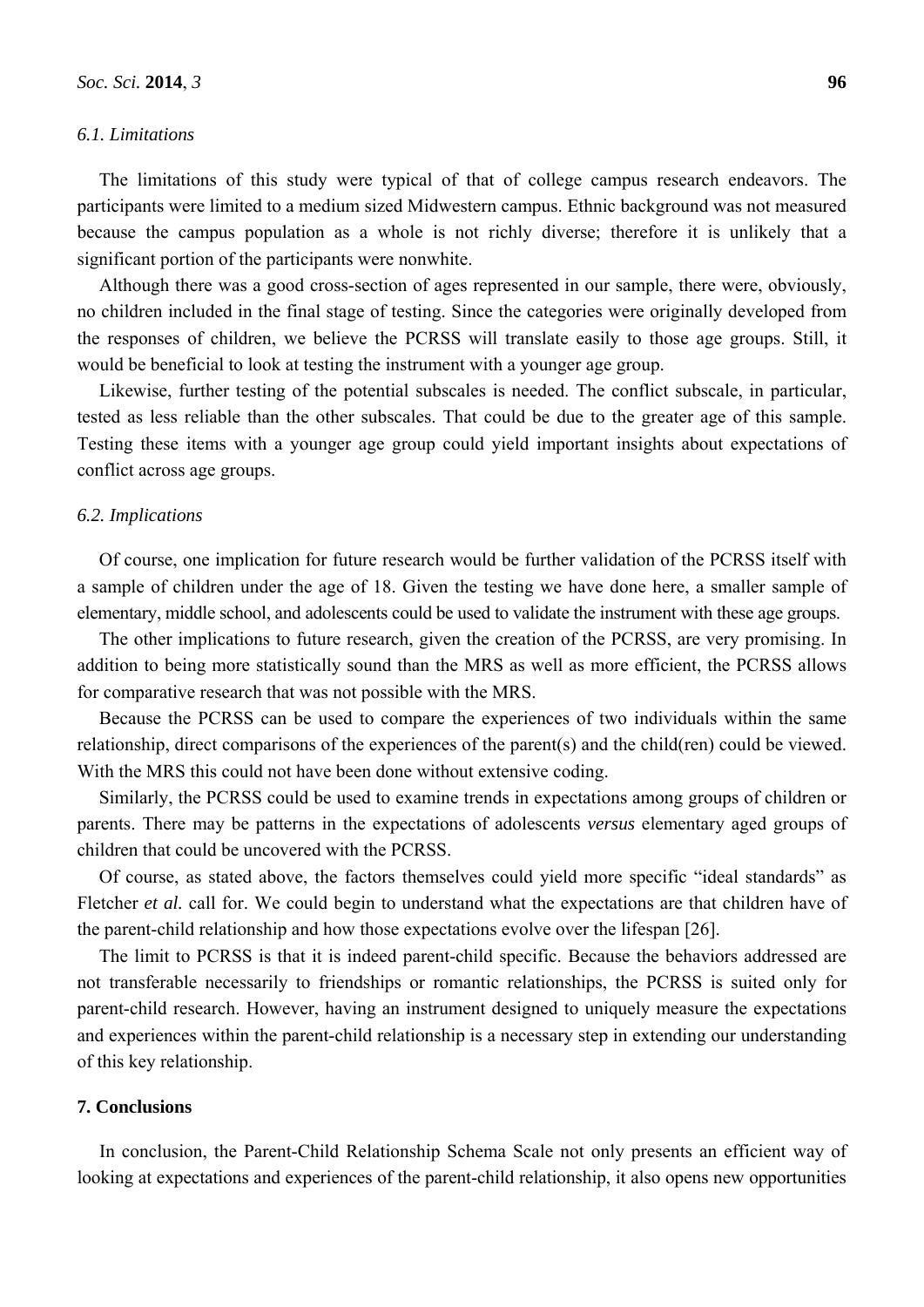for research in this area. The PCRSS offers researchers a powerful tool to use in their exploration of this key and long-lasting relationship.

## **Author Contributions**

All three authors worked on creating the instrument, gathering data, and writing the first drafts of the paper. Analysis of the data and subsequent revisions of the manuscript were completed by Dr. Marcia Dixson.

# **Conflicts of Interest**

The authors declare no conflict of interest.

## **References**

- 1*.* Karen E. Clark, and Gary W. Ladd. "Connectedness and Autonomy Support in Parent-Child Relationships: Links to Children's Socioemotional Orientation and Peer Relationships*.*" *Developmental Psychology* 36, no. 4 (2000): 485–98.
- 2. Jamie Comstock. "Parent-Adolescent Conflict: A Developmental Approach." *Western Journal of Communication* 94, no. 58 (1994): 263–83.
- 3. Reed W. Larson, Giovanni Moneta, Maryse Richards, Grayson Holmbeck, and Elena Duckett. "Changes in Adolescents' Daily Interactions with their Families from ages 10 to 18: Disengagement and Transformation. *Developmental Psychology* 32, no. 4 (1996): 744–54.
- 4. Don Martin, and Maggie Martin. "Understanding Dysfunctional and Functional Family Behaviors for the At-risk adolescent." *Adolescence* 35, no. 140 (2000): 785–93.
- 5. Judi B. Miller. "Learning from Early Relationship Experience." In *Learning about Relationships*. Edited by Steve Duck. London: Sage, 1993, pp. 1–29.
- 6. Julie Yingling. "The First Relationship: Infant-Parent communication." In *Parents, Children, and communication: Frontiers of Theory and Research.* Edited by Tom J. Socha and Glen H. Stamp. Mahweh, NJ: Erlbaum, 1995, pp. 23–42.
- 7. Patricia Noller, and MaryAnne Fitzpatrick. *Communication in Family Relationships*. Englewood Cliffs, NJ: Prentice Hall, 1993.
- 8. Laura Stafford, and Marianne Dainton. "Parent-child Communication within the Family System." In *Parents, Children, and communication: Frontiers of Theory and Research.* Edited by Tom J. Socha and Glen H. Stamp. Mahweh, NJ: Erlbaum, 1995, pp. 3–22.
- 9. Gene H. Brody, and Kris Moore. "Family Processes during Adolescence as Predictors of Parent-Young Adult Attitude Similarity*.*" *Family Relations* 43, no. 4 (1994): 369–74.
- 10. Mary Ann Fitzpatrick, Linda Marshall, Timothy Leutwiler, and Marina Kromer. "The Effect of Family Communication Environments on Children's Social Behavior during Middle childhood." *Communication Research* 23, no. 4 (1996): 379–407*.*
- 11. Sharon B. Hamill. "Parent-Adolescent Communication in Sandwich Generation Families." *Journal of Adolescent Research* 9, no. 4 (1994): 458–83.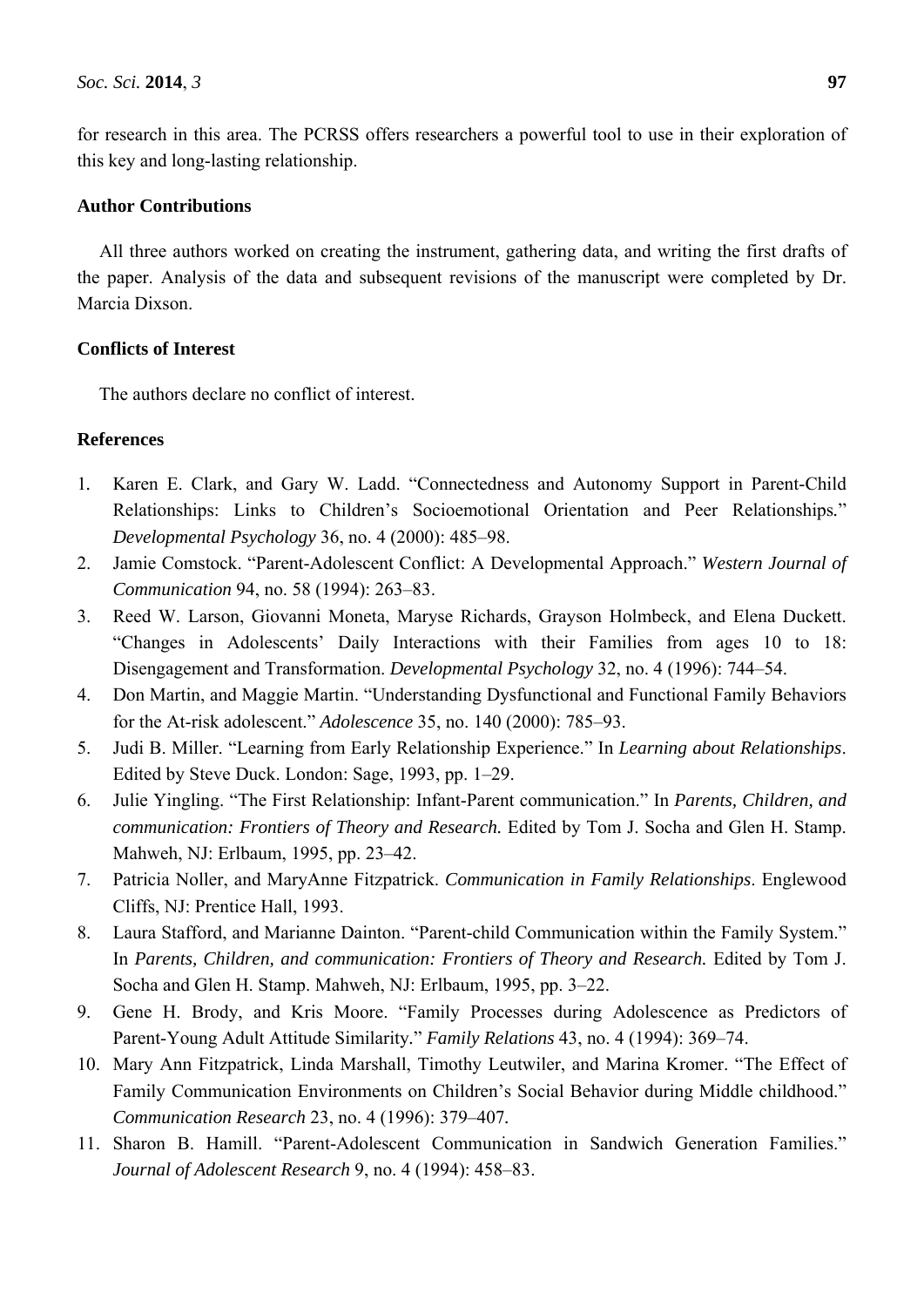- 12. Fiona A. White. "Relationship of Family Socialization Processes to Adolescent Moral Thought." *Journal of Social Psychology* 140, no. 1 (2000): 75–92.
- 13. Marcia D. Dixson. "Models and Perspectives of Parent-Child Communication." In *Parents, Children, and Communication: Frontiers of Theory and Research*. Edited by Tom J. Socha and Glen H. Stamp. Mahweh, NJ: Erlbaum, 1995, pp. 43–62.
- 14. Marcia D. Dixson, and Ava Stein. "The Role of Communication in Meeting Young Adult's Relational Expectations about the Parent-Child Relationship: Satisfaction in Launching Families." Paper presented at the Annual Conference of the National Communication Association in Chicago, IL, USA, November, 1997.
- 15. Suze Fair, and Marcia D. Dixson. "What do You Want? Teen's Unmet Expectations about the Parent-Child Relationship." Paper presented at the Annual Conference of the National Communication Association in Atlanta, GA, USA, November, 2001.
- 16. Jacqueline Fisher, and Marcia D. Dixson. "The Role of Communication in Meeting Adolescents' Relational Expectations about the Parent-Child Relationship: Satisfying Teenagers." Paper presented at the Annual Conference of the National Communication Association in Atlanta, GA, USA, November, 2001.
- 17. Carolyn S. Henry. "Family System Characteristics, Parental Behaviors, and Adolescent Family Life Satisfaction." *Family Relations* 43, no. 4 (1994): 447–56.
- 18*.* Paul R. Amato, and Bruce Keith. "Parental Divorce and the Well-Begin of Children: A Meta-Analysis." *Psychological Bulletin* 110, no. 1 (1991): 26–46.
- 19*.* Kathryn A. Kerns, Patricia L. Tomich, Jeffrey E. Aspelmeier, and Josefina M. Contreras. "Attachment-Based Assessments of Parent-Child Relationships in Middle Childhood." *Developmental Psychology* 36, no. 5 (2000): 614–26.
- 20*.* Laurence Steinberg. "We Know Some Things: Parent-Adolescent Relationships in Retrospect and Prospect." *Journal of Research on Adolescence* 11, no. 1 (2001): 1–19.
- 21. Loes Keijsers, Rolf Loerber, Susan Branje, and Wim Meeus. "Bidirectional Links and Concurrent Development of Parent-Child Relationships and Boys' Offending Behavior." *Journal of Abnormal Psychology* 120, no. 4 (2011): 878–89.
- 22. Laura L. Ellingson, and Patricia J. Sotirin. "Exploring Young Adults' Perspectives on Communication with Aunts." *Journal of Social and Personal Relationships* 23, no. 3 (2006): 483–501. doi: 10.1177/0265407506064217.
- 23. Alan P. Fiske, and Nick Haslam "Social Cognition is Thinking about Relationships." *Current Directions in Psychological Science* 5, no. 3 (1996): 143–48.
- 24. Ascan F. Koerner, and MaryAnne Fitzpatrick. "Toward a Theory of Family communication." *Communication Theory* 12, no. 1 (2002): 70–91.
- 25. Garth J. O. Fletcher, Jeffrey A. Simpson, Geoff Thomas, and Louise Giles. "Ideals in Intimate Relationships." *Journal of Personality and Social Psychology* 76, no. 1 (1999): 72–89.
- 26. Susan M. Andersen, and Serena Chen. "The Relational Self: An Interpersonal Social-Cognitive Theory." *Psychological Review* 109 (2002): 619–45.
- 27. Mark W. Baldwin. "Relational Schemas and the Processing of Social Information." *Psychological Bulletin* 112 (1992): 461–84.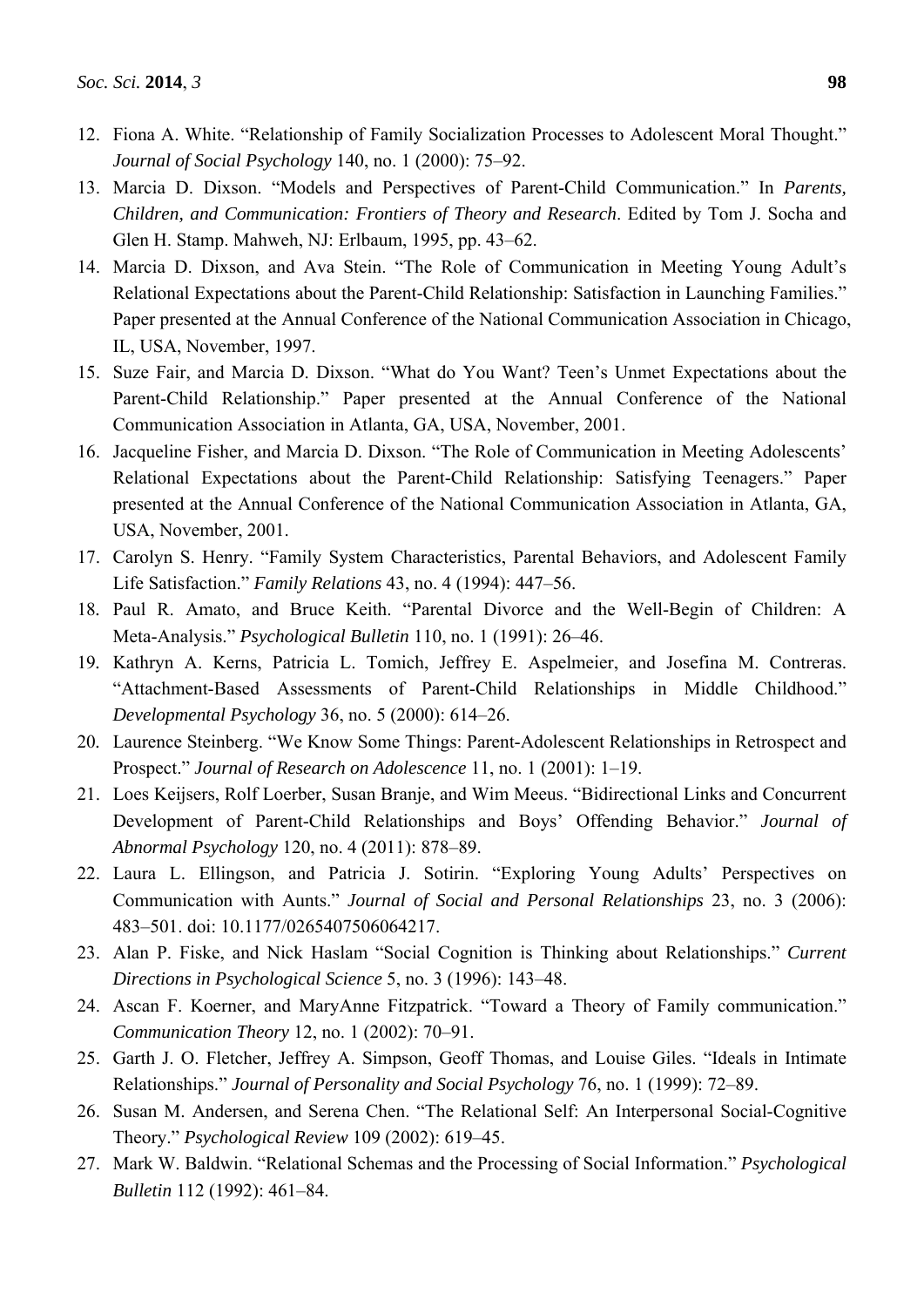- 28. Gregor Zvelc. "Between Self and Others: Relational Schemas as an Integrating Construct in Psychotherapy." *Transactional Analysis Journal* 39, no. 1 (2009): 22–38.
- 29. Tiina Ojanen, and David G. Perry. "Relational Schemas and the Developing Self: Perceptions of Mother and of Self as Joint Predictors of Early Adolescents' Self-Esteem." *Developmental Psychology* 43, no. 6 (2007): 1474–83*.*
- 30. Esther Calvete, and Izaskun Orue. "Social Information Processing as a Mediator between Cognitive Schemas and Aggressive Behavior in Adolescents." *Journal of Abnormal Psychology*  40 (2012): 105–17.
- 31. Justin D. Smith, Thomas J. Dishion, Kevin J. Moore, Daniel S. Shaw, and Melvin N. Wilson. "Effects of Video Feedback on Early Coercive Parent-child Interaction: The Intervening Role of Caregivers' Relational Schemas." *Journal of Clinical Child & Adolescent Psychology* 42, no. 3 (2013): 405–17.
- 32. Matthew J. Dykas, and Jude Cassidy. "Attachment and the Processing of Social Information across the Life Span: Theory and Evidence." *Psychological Bulletin* 137, no. 1 (2011):19–46.
- 33. Paula R. Pietromonaco, and Lisa F. Barrett. "The Internal Working Models Concept: What do We Really Know about the Self in Relation to Others?" *Review of General Psychology* 4, no. 2 (2000): 155–75.
- 34. Inge Bretherton. "The Origins of Attachment Theory: John Bowlby and Mary Ainsworth." *Developmental Psychology* 28, no. 5 (1992): 759–75.
- 35. Barry H. Schneider, Leslie Atkinson, and Christine Tardif. "Child-Parent Attachment and Children's Peer Relations: A Quantitative Review." *Developmental Psychology* 37, no. 1 (2001): 86–100.
- 36. Cindy Hazan, and Phillip R. Shaver. "Attachment as an Organizational Framework for Research on Close Relationships." *Psychological Inquiry* 5, no. 1 (1994): 1–22.
- 37. Grainne M. Fitzsimmons, and John A. Bargh. "Thinking of You: Non-conscious Pursuit of Interpersonal Goals Associated with Relationship Partners." *Journal of Personality and Social Psychology* 84, no. 1 (2003): 148–64.
- 38. James M. Honeycutt, and James G. Cantrill. *Cognition, Communication, and Romantic Relationships*. Mahwah, NJ: Lawrence Erlbaum Associates Publishers, 2001.
- 39. Peter Anderson. "Cognitive Schemata in Personal Relationships." In *Individuals in Relationships.*  Edited by Steve Duck. Newbury Park, CA: Sage Publishing, 1993, pp. 1–29.
- 40. Julia T. Wood. *Interpersonal Communication: Everyday Encounters.* Belmont, CA: Wadsworth Publishing, 2002.
- 41. Michael McTear. *Children's Conversation.* New York: Basil Blackwell Inc, 1985.
- 42. Andrea Press. *Women Watching Television*. Philadelphia: University of Philadelphia Press, 1991.
- 43. Mark W. Baldwin, and Stephane D. Dandeneau. "Understanding and Modifying the Relational Schemas Underlying Insecurity." In *Interpersonal Cognition.* Edited by Mark W. Baldwin. New York, NY: Guilford Press, 2005, pp. 33–61.
- 44. Susan Sprecher. "Social Exchange Theories and Sexuality." *The Journal of Sex Research* 35, no. 1 (1998): 32–43.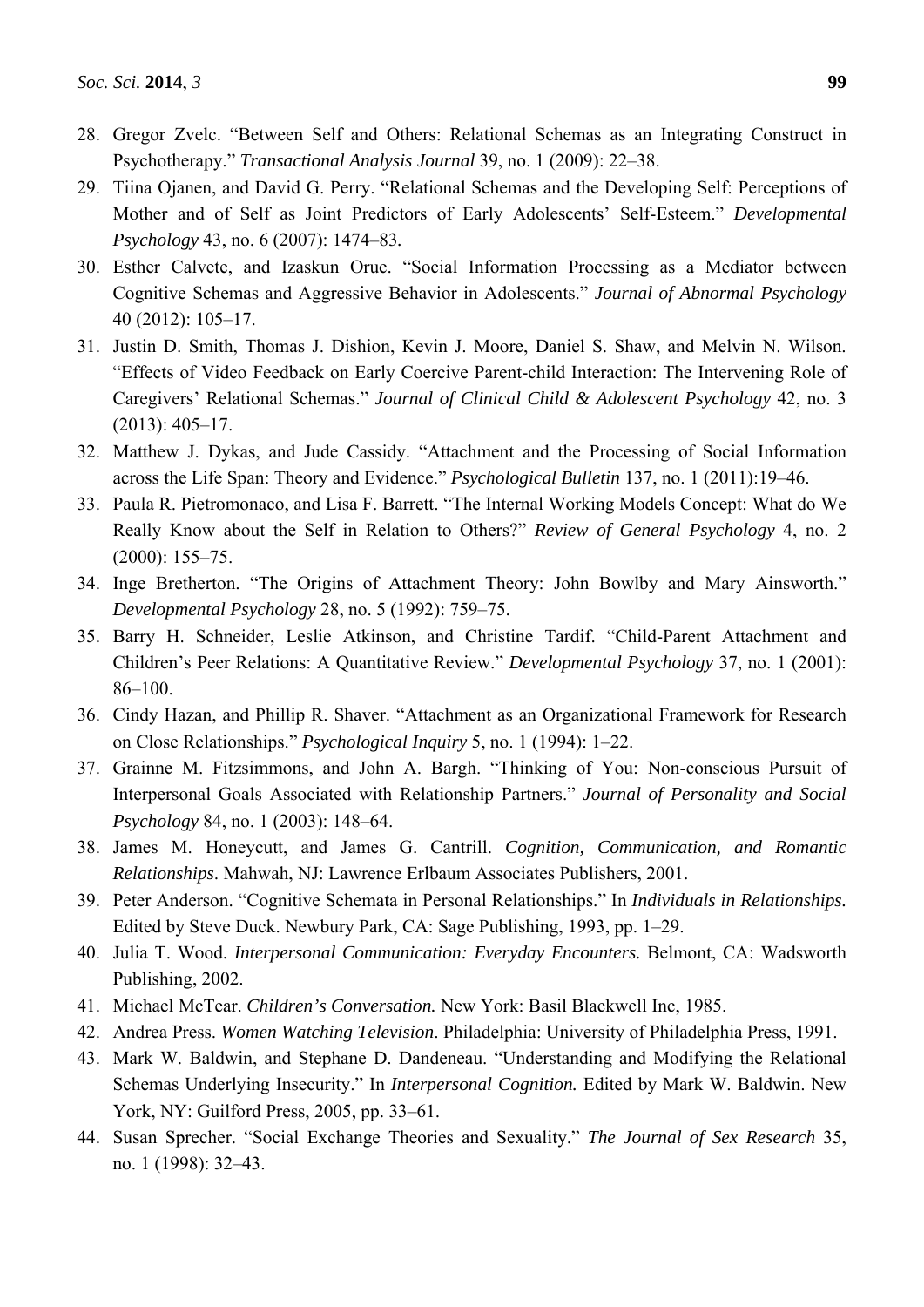- 45. John J. LaGaipa. "Friendship expectations." In *Accounting for Relationships: Explanation, Representation, and Knowledge.* Edited by Rosalie Burnett, Patrick McGhee and David Clarke. London: Methuen, 1987.
- 46. Garth J. O. Fletcher. "Cognition in Close Relationships." *New Zealand Journal of Psychology* 22, no. 2 (1993): 69–81.
- 47. Judee K. Burgoon, and Jerold L. Hale. "Nonverbal Expectancy Violations: Model Elaboration and Applications to Immediacy Behaviors." *Communication Monographs* 55 (1988): 58–79.
- 48. Ted Huston, and Anita L. Vangelisti. "Socioemotional Behavior and Satisfaction in Marital Relationships: A Longitudinal Study." *Journal of Personality and Social Psychology* 61, no. 5 (1991): 721–33.
- 49. L. David Ritchie, and MaryAnne Fitzpatrick. "Family Communication Patterns: Measuring Intrapersonal Perceptions of Interpersonal Relationships." *Communication Research* 17, no. 4 (1990): 523–44.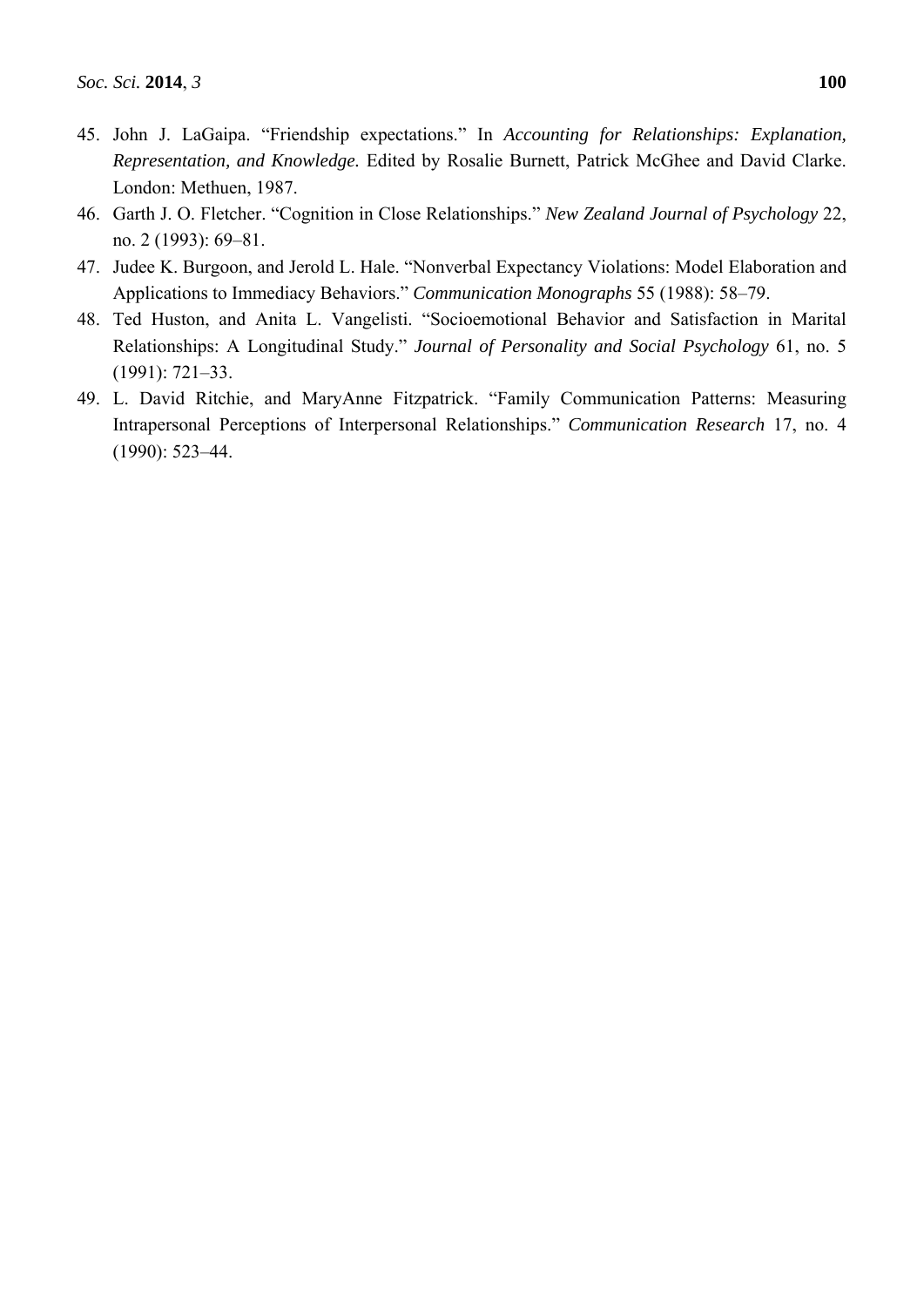# **Appendices**

*Appendix A* 

Model of Relationships Survey

**Participants**: Please do this survey, Model of Relationships, first! Be sure to answer all questions on the front and back of each page (And have patience, the first part of this one takes a while but it gets easier)

For the first two sets of questions, please imagine a parent and a teen acting the way you think parents and teens should act (not necessarily the way they actually do act). For this survey answer all of the questions in Column 1 first, then Column 2, and finally Column 3. For questions in Column 3 please choose one of your parents/guardians to respond about. Thank you

I have chosen my (circle one): mother father stepmother stepfather other

| Column One                         |       | Column Two                     |           |   |                           | Column Three                                                                                                                     |   |           |                |              |  |
|------------------------------------|-------|--------------------------------|-----------|---|---------------------------|----------------------------------------------------------------------------------------------------------------------------------|---|-----------|----------------|--------------|--|
|                                    |       |                                |           |   |                           | 1.Name five things that parents and 1.5 Now, indicate how often should do these 1.7 How often do you and your parent actually do |   |           |                |              |  |
| teens are supposed to do together. |       | things by circling the number. |           |   |                           | these things?                                                                                                                    |   |           |                |              |  |
|                                    | Never | Seldom                         | Sometimes |   | Often Always Never Seldom |                                                                                                                                  |   | Sometimes |                | Often Always |  |
| a.                                 |       | 2                              |           | 4 |                           |                                                                                                                                  |   | 3         | 4              |              |  |
| $\mathbf b$ .                      |       | 2                              | 3         | 4 |                           |                                                                                                                                  |   | 3         | 4              | 5            |  |
| c.                                 |       | 2                              | 3         | 4 |                           |                                                                                                                                  | 2 | 3         | $\overline{4}$ | 5            |  |
| d.                                 |       | 2                              | 3         | 4 |                           |                                                                                                                                  |   | 3         | $\overline{4}$ |              |  |
| e.                                 |       | ↑                              |           | 4 |                           |                                                                                                                                  |   | 3         | 4              |              |  |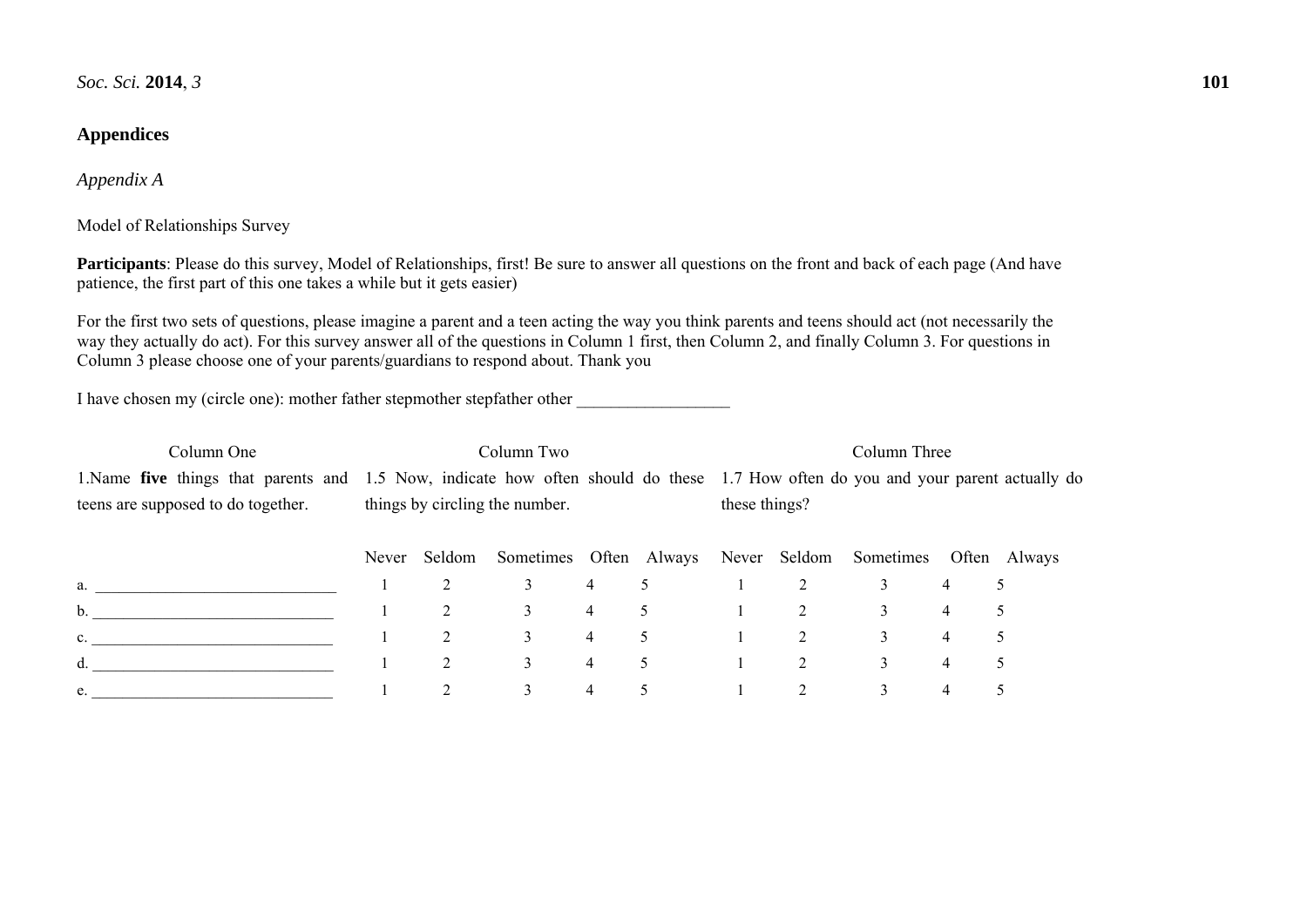2. Name **five** things that parents are 2.5 Now, indicate how often should do these 2.7 How often do you and your parent actually do supposed to do for teens. things by circling the number. these things?

|                |  |  |  | Never Seldom Sometimes Often Always Never Seldom Sometimes Often Always |  |
|----------------|--|--|--|-------------------------------------------------------------------------|--|
| $a.$ $a.$      |  |  |  | $1 \t2 \t3 \t4 \t5 \t1 \t2 \t3 \t4 \t5$                                 |  |
| $\mathbf{b}$ . |  |  |  | $1 \t2 \t3 \t4 \t5 \t1 \t2 \t3 \t4 \t5$                                 |  |
| $\mathbf{C}$ . |  |  |  | $1 \t2 \t3 \t4 \t5 \t1 \t2 \t3 \t4 \t5$                                 |  |
| $\mathbf{d}$ . |  |  |  | $1 \t2 \t3 \t4 \t5 \t1 \t2 \t3 \t4 \t5$                                 |  |
| e.             |  |  |  | $1 \t2 \t3 \t4 \t5 \t1 \t2 \t3 \t4 \t5$                                 |  |

3. Name **five** things that teens are 3.5 Now, indicate how often should do these 3.7 How often do you and your parent actually do supposed to do for parents. things by circling the number. these things?

|                    |  | Never Seldom Sometimes Often Always Never Seldom Sometimes Often Always |  |  |  |  |
|--------------------|--|-------------------------------------------------------------------------|--|--|--|--|
| $a.$ and $a.$      |  | $1 \t2 \t3 \t4 \t5 \t1 \t2 \t3 \t4 \t5$                                 |  |  |  |  |
| b. $\qquad \qquad$ |  | $1 \t2 \t3 \t4 \t5 \t1 \t2 \t3 \t4 \t5$                                 |  |  |  |  |
| $\mathbf{C}$ .     |  | $1 \t 2 \t 3 \t 4 \t 5 \t 1 \t 2 \t 3 \t 4 \t 5$                        |  |  |  |  |
| $\mathbf{d}$ .     |  | $1 \t2 \t3 \t4 \t5 \t1 \t2 \t3 \t4 \t5$                                 |  |  |  |  |
| e.                 |  | 2 3 4 5 1 2 3 4 5                                                       |  |  |  |  |

4. Name **five** feelings that parents and 4.5 Now, indicate how often should do these 4.7 How often do you and your parent actually do teens are supposed to have for each things by circling the number. other. these things?

|                                         |  |  |  | Never Seldom Sometimes Often Always Never Seldom Sometimes Often Always |  |
|-----------------------------------------|--|--|--|-------------------------------------------------------------------------|--|
| 1 2 3 4 5 1 2 3 4 5                     |  |  |  |                                                                         |  |
| $1 \t2 \t3 \t4 \t5 \t1 \t2 \t3 \t4 \t5$ |  |  |  |                                                                         |  |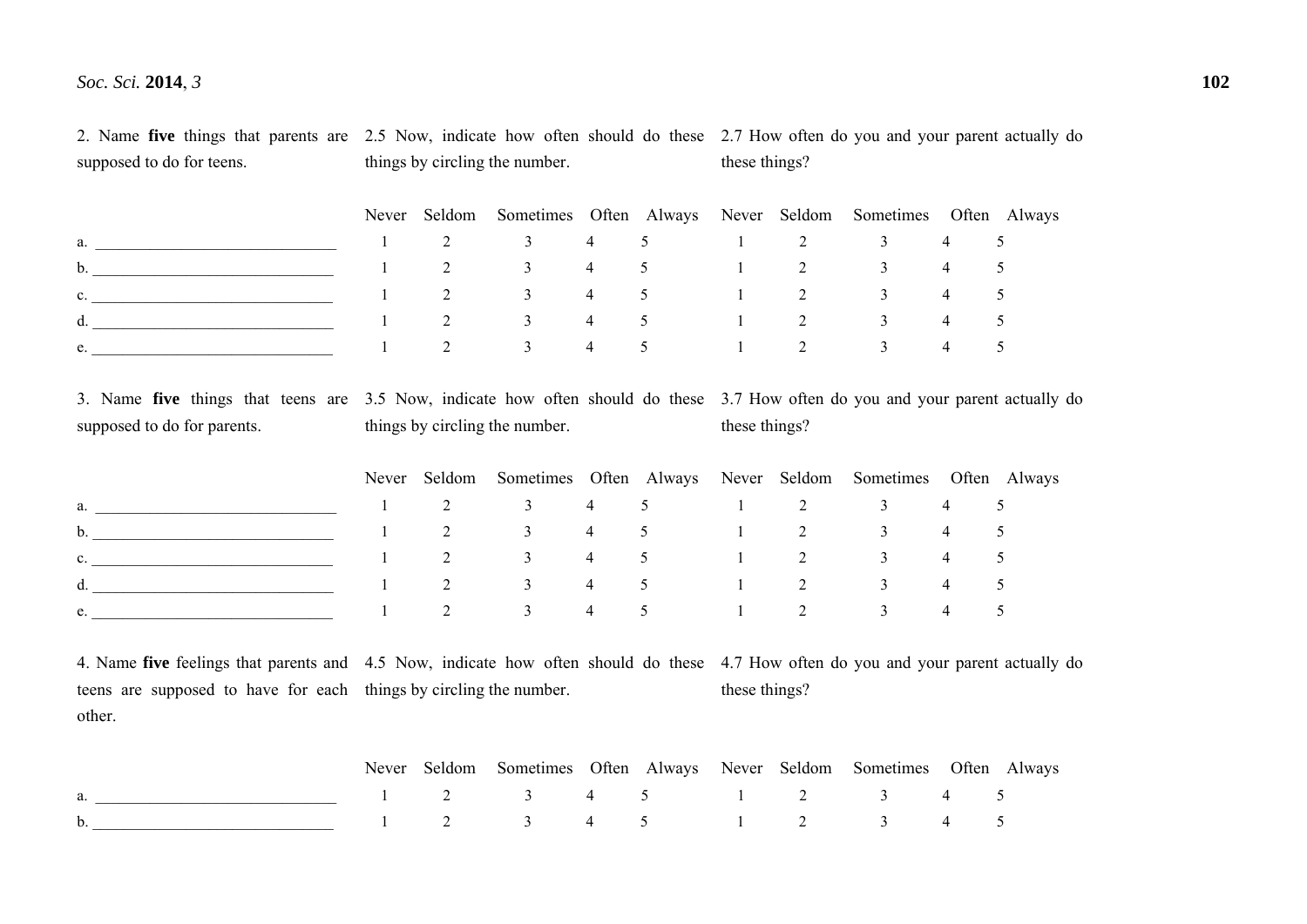| e. 1 2 3 4 5 1 2 3 4 5 |  |  |  |  |  |
|------------------------|--|--|--|--|--|

5. Name **five** rules that parents and 5.5 Now, indicate how often should do these 5.7 How often do you and your parent actually do teens should have about the way they things by circling the number. act or behave with each other. these things?

|                |  |  |  | Never Seldom Sometimes Often Always Never Seldom Sometimes Often Always |  |
|----------------|--|--|--|-------------------------------------------------------------------------|--|
| $a.$ and $a.$  |  |  |  | $1 \t 2 \t 3 \t 4 \t 5 \t 1 \t 2 \t 3 \t 4 \t 5$                        |  |
| $\mathbf{b}$ . |  |  |  | $1 \t2 \t3 \t4 \t5 \t1 \t2 \t3 \t4 \t5$                                 |  |
| $\mathbf{C}$ . |  |  |  | $1 \t2 \t3 \t4 \t5 \t1 \t2 \t3 \t4 \t5$                                 |  |
| d.             |  |  |  | $1 \t 2 \t 3 \t 4 \t 5 \t 1 \t 2 \t 3 \t 4 \t 5$                        |  |
| $e_{\cdot}$    |  |  |  | 2 3 4 5 1 2 3 4 5                                                       |  |

6. Complete the sentence: A parent is someone who . . .

7. Complete the sentence: A son/daughter is someone who. . .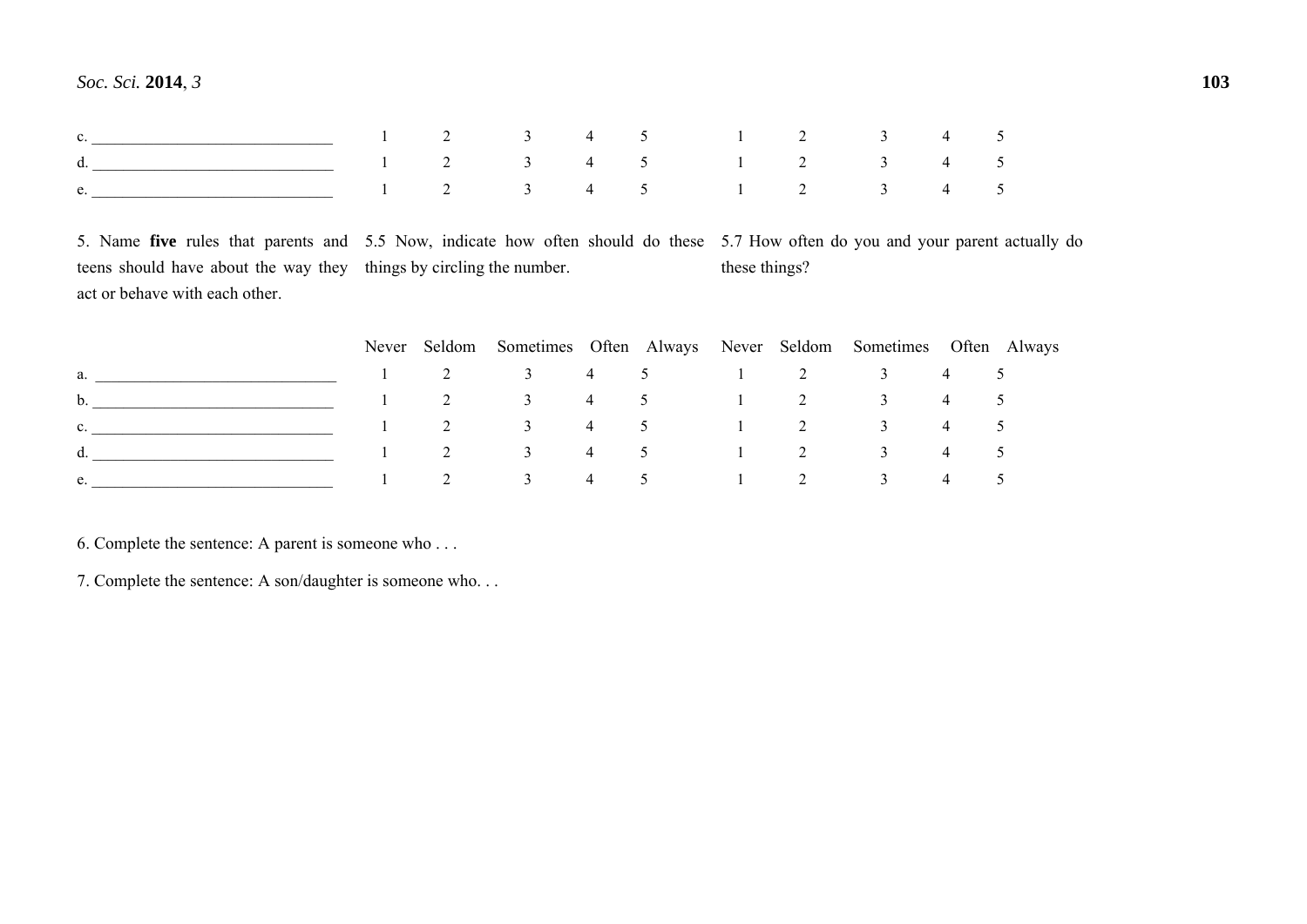# *Appendix B*

## **Name five things parents are supposed to do for children**

| Category             | <b>Elementary</b> | <b>Adolescent</b> | <b>College</b>   | <b>Total</b> |
|----------------------|-------------------|-------------------|------------------|--------------|
| Feed them            | 54                | 13                | 23               | 90           |
| Teach them           | 20                | 13                | 28               | 61           |
| Help them dress etc. | 36                | 7                 | 10               | 53           |
| Help them do other   | $\boldsymbol{0}$  | $\boldsymbol{0}$  | $\mathbf{0}$     | $\mathbf{0}$ |
| things               |                   |                   |                  |              |
| Be nice              | 14                | 1                 | 2                | 17           |
| Love them            | 23                | 6                 | 22               | 51           |
| Discipline them      | $\mathbf{0}$      | 0                 | 1                | 1            |
| Protect them         | $\mathbf{0}$      | $\theta$          | $\mathbf{0}$     | $\Omega$     |
| Guide them           | 11                | 19                | 84               | 114          |
| Take them places     | 33                | 14                | 1                | 48           |
| Buy them things      | 56                | 24                | 24               | 104          |
| Give them attention  | 16                | 21                | 27               | 64           |
| Take care of them    | 51                | 13                | 25               | 89           |
| Clean for them       | 13                | 4                 | $\overline{4}$   | 21           |
| Celebrate            | $\mathbf{0}$      | $\mathbf{0}$      | $\boldsymbol{0}$ | $\mathbf{0}$ |
| birthdays/holidays   |                   |                   |                  |              |
| Other                | 28                | 25                | 56               | 109          |
| Spend time with them | 29                | $\overline{2}$    | 5                | 36           |
| Like/respect         | 14                | 28                | 17               | 59           |
| <b>Grand Total</b>   |                   |                   |                  | 917          |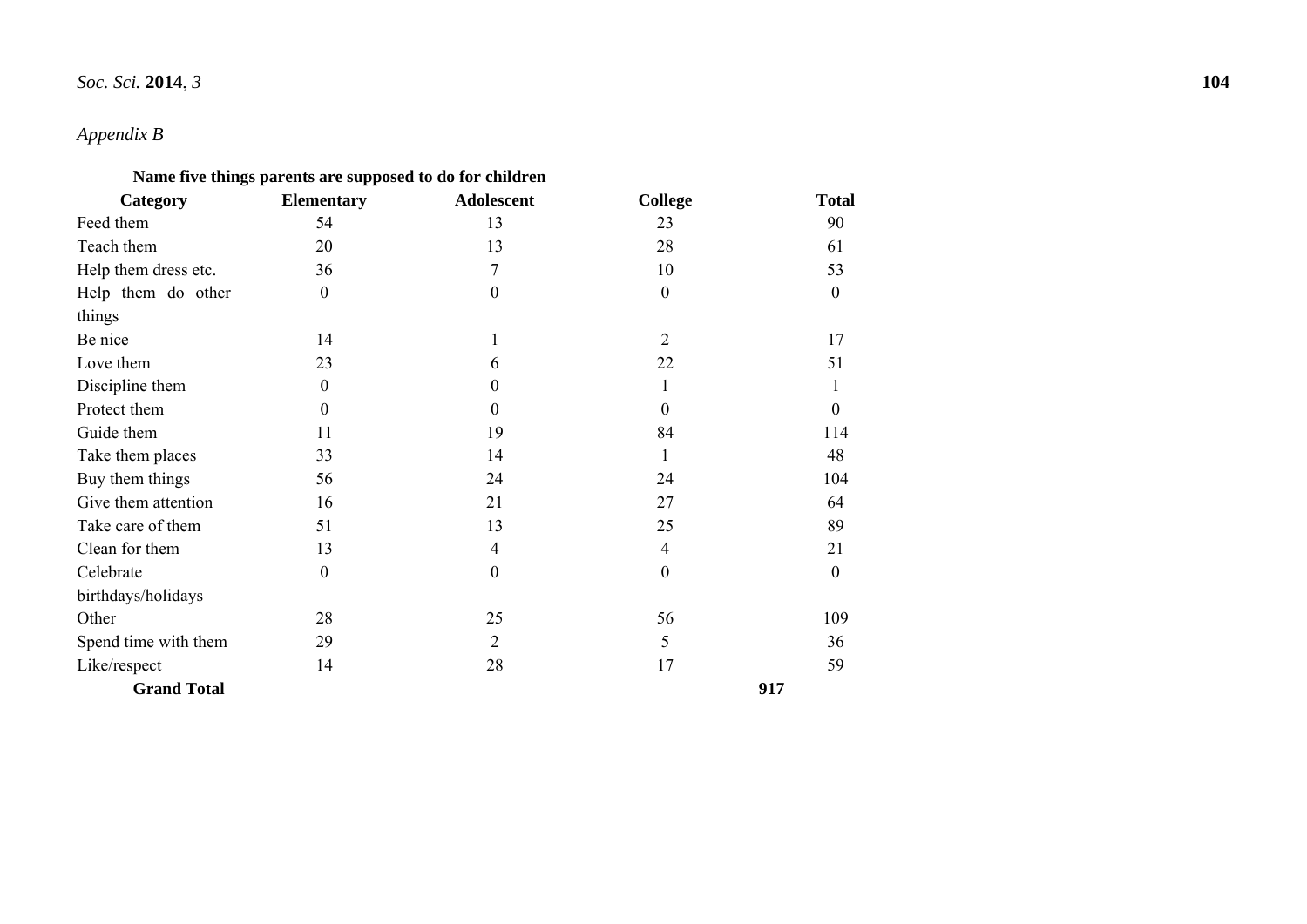# **Name five things children are supposed to do for parents**

| Category             | <b>Elementary</b> | Adolescent       | <b>College</b>   | <b>Total</b> |
|----------------------|-------------------|------------------|------------------|--------------|
| Be nice              | 21                | 7                | $\overline{2}$   | 30           |
| Give them love       | 21                | 6                | 33               | 60           |
| Housework            | 36                | 24               | 19               | 79           |
| Clean<br>after<br>up | 41                | $\overline{7}$   | $\mathbf{1}$     | 49           |
| yourself             |                   |                  |                  |              |
| Pet care             | $\overline{0}$    | $\theta$         | $\Omega$         | $\theta$     |
| Make/buy presents    | 25                |                  |                  | 27           |
| Take messages        | $\mathbf{0}$      | $\theta$         | $\theta$         | 0            |
| Thank them           | $\Omega$          | $\Omega$         |                  |              |
| Pray for them        | $\Omega$          | $\Omega$         | $\Omega$         | 0            |
| Help them            | 68                | 20               | 49               | 137          |
| Listen to them       | 16                | 10               | 13               | 39           |
| Do as they say       | 42                | 15               | 27               | 84           |
| Eat your meals       | $\overline{0}$    | $\boldsymbol{0}$ | $\boldsymbol{0}$ | $\mathbf{0}$ |
| Cook for them        | 16                | 5                |                  | 22           |
| Other                | 59                | 29               | 58               | 146          |
| Yard work            | 9                 | $\overline{2}$   | $\overline{2}$   | 13           |
| Give parents a break | 15                | $\overline{2}$   | $\overline{2}$   | 19           |
| Family care          | 8                 |                  | 11               | 20           |
| Work hard            | 11                | 8                | $\mathbf{0}$     | 19           |
| Respect              | $\overline{0}$    | 19               | 58               | 77           |
| Talk to them         | $\mathbf{0}$      | 12               | 33               | 45           |
| <b>Grand Total</b>   |                   |                  |                  | 867          |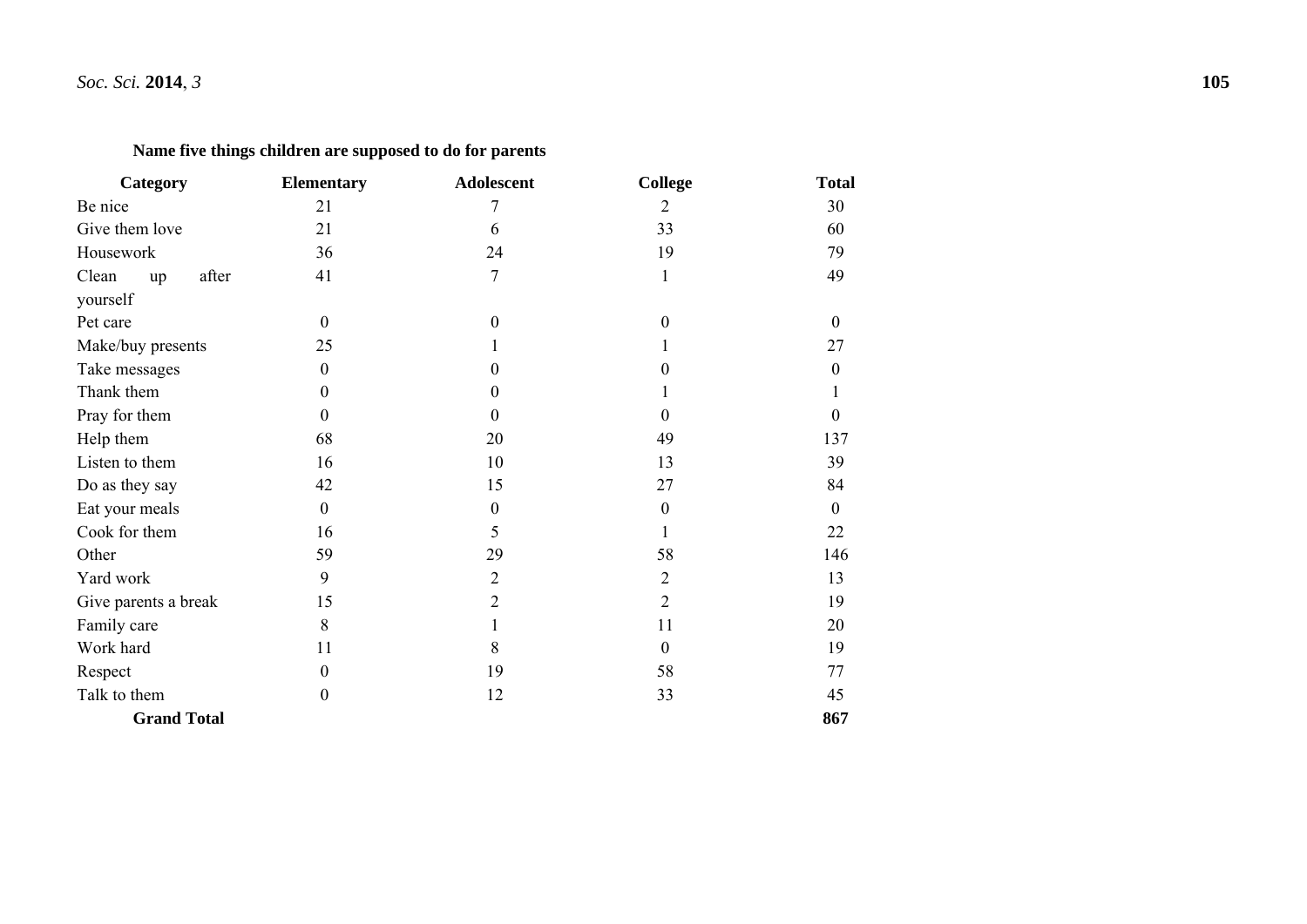| Category           | <b>Elementary</b> | <b>Adolescent</b> | <b>College</b>   | <b>Total</b>     |
|--------------------|-------------------|-------------------|------------------|------------------|
| Play/color         | 54                |                   | 6                | 67               |
| Read               | 19                | $\boldsymbol{0}$  | $\overline{2}$   | 21               |
| Watch TV           | 19                | 9                 | 14               | 42               |
| Talk/meetings      | 17                | 29                | 57               | 103              |
| Eat                | 42                | 28                | 43               | 113              |
| Prepare food       | $\boldsymbol{0}$  | $\boldsymbol{0}$  | $\boldsymbol{0}$ | $\boldsymbol{0}$ |
| Help each other    | 18                | 7                 | 13               | 38               |
| Go places          | 72                | 30                | 24               | 126              |
| Vacation           | 25                | 9                 | 29               | 63               |
| Social occasions   | 18                | 16                | 27               | 61               |
| Pray               | $\boldsymbol{0}$  | $\boldsymbol{0}$  | $\boldsymbol{0}$ | $\boldsymbol{0}$ |
| Lay out clothes    | $\overline{0}$    | $\boldsymbol{0}$  | $\boldsymbol{0}$ | $\boldsymbol{0}$ |
| Other              | 30                | 10                | 31               | 71               |
| Recreational       | 23                | 12                | 13               | 48               |
| Spend time         | 24                | 11                | 35               | 70               |
| Do other things    | 21                | 7                 | 10               | 38               |
| Respect each other | 16                | 12                | 23               | 51               |
| <b>Grand Total</b> |                   |                   |                  | 912              |

# **Name five things parents and children are supposed to do together**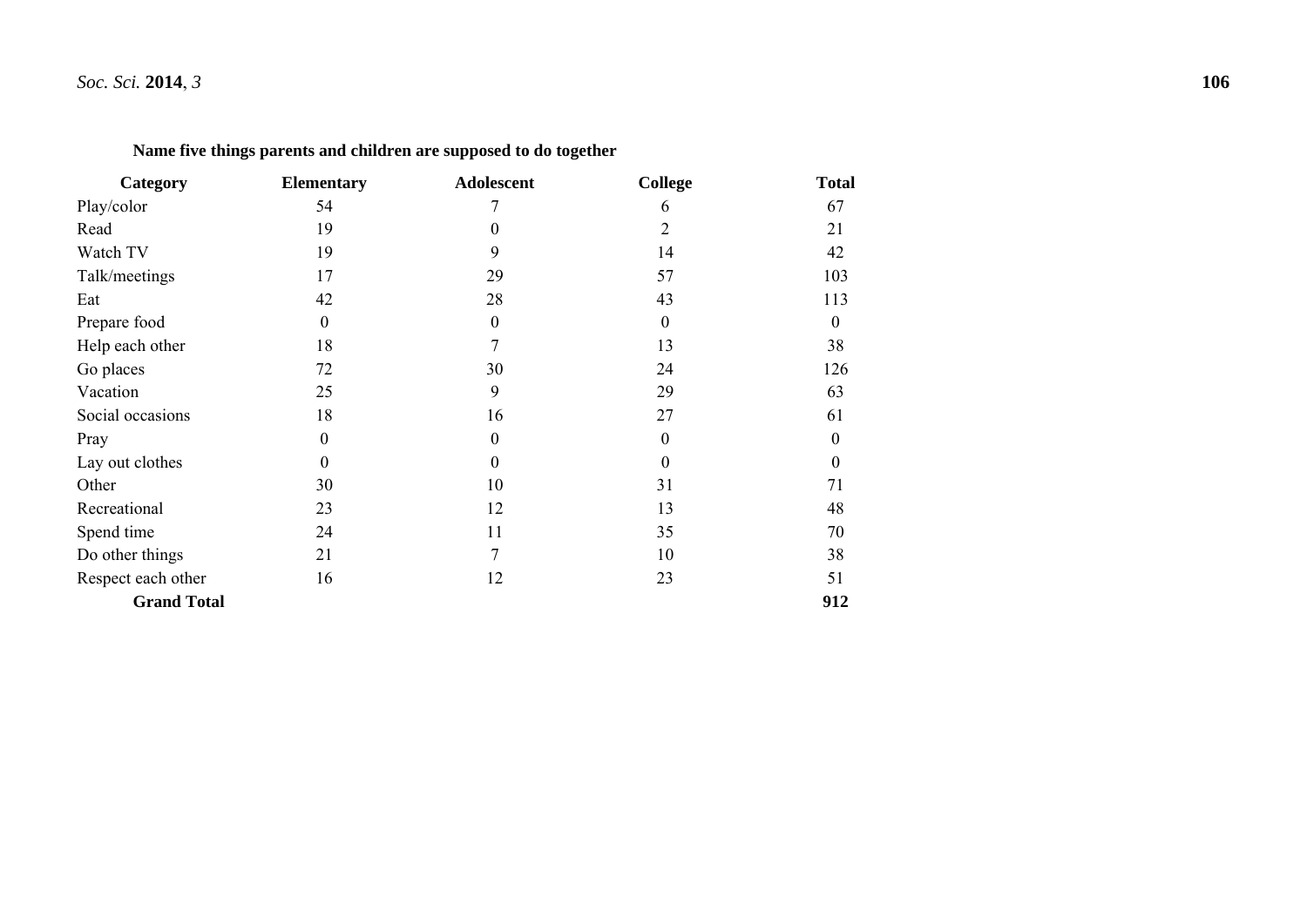| Category              | <b>Elementary</b> | Adolescent       | <b>College</b>   | <b>Total</b>     |
|-----------------------|-------------------|------------------|------------------|------------------|
| No swearing           | 15                | $\overline{4}$   | 9                | 28               |
| No hitting            | 24                | 11               | 13               | 48               |
| No fighting           | 47                | 22               | 23               | 92               |
| No teasing            | $\boldsymbol{0}$  | $\boldsymbol{0}$ | $\boldsymbol{0}$ | $\boldsymbol{0}$ |
| Eat at table          | $\boldsymbol{0}$  | $\boldsymbol{0}$ | $\boldsymbol{0}$ | $\boldsymbol{0}$ |
| Be nice               | 67                | 22               | 28               | 117              |
| Talk to each other    | 24                | 9                | 18               | 51               |
| Listen                | 22                | 6                | 25               | 53               |
| Be honest             | 12                | 9                | 22               | 43               |
| Forgive               | $\mathbf{0}$      | $\boldsymbol{0}$ | 1                | 1                |
| Share                 | $\overline{0}$    | 0                | $\boldsymbol{0}$ | 0                |
| Do as told            | 17                | 6                | 7                | 30               |
| Curfew                | 13                | 5                | 3                | 21               |
| Be good               | 18                |                  | $\overline{c}$   | 21               |
| Do what each other    | 8                 | $\theta$         | 3                | 11               |
| asks                  |                   |                  |                  |                  |
| Treat each other with | $\boldsymbol{0}$  | $\boldsymbol{0}$ | $\boldsymbol{0}$ | $\boldsymbol{0}$ |
| respect               |                   |                  |                  |                  |
| Other                 | 55                | 41               | 93               | 189              |
| House rules           | 40                | 9                | 3                | 52               |
| Be respectful         | 17                | 23               | 58               | 98               |
| Do chores             | 9                 | $\sqrt{2}$       | $\mathbf{1}$     | 12               |
| <b>Grand Total</b>    |                   |                  |                  | 867              |

**Name five rules that parents and children should have about the way they act/behave with each other**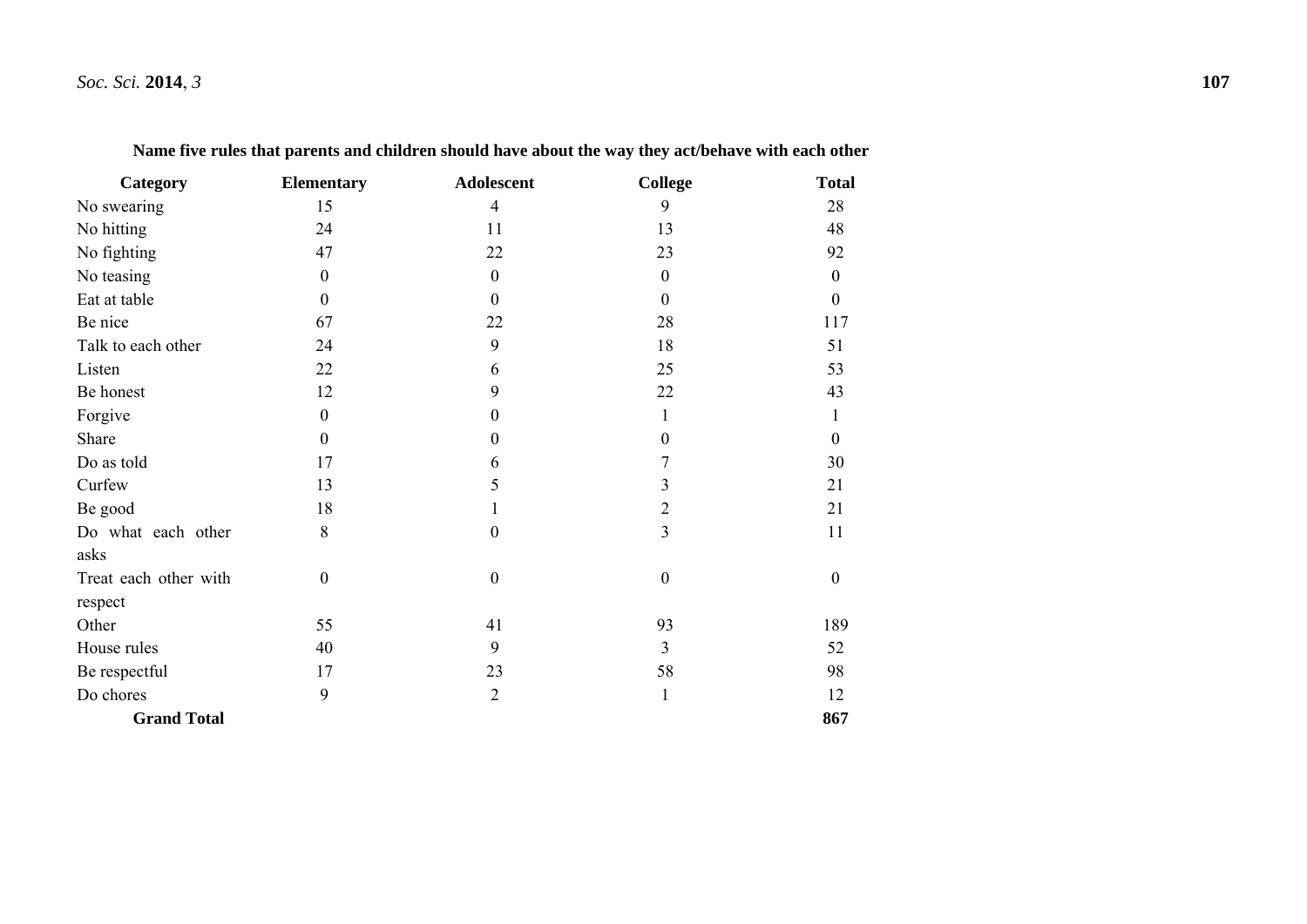| Category           | <b>Elementary</b> | <b>Adolescent</b> | <b>College</b> | <b>Total</b> |
|--------------------|-------------------|-------------------|----------------|--------------|
| Love               | 69                | 15                | 64             | 148          |
| Truthfulness       | 10                | $\overline{4}$    | 9              | 23           |
| Sharing            | 16                | $\overline{4}$    | $\overline{2}$ | 22           |
| Caring             | 39                | 16                | 14             | 69           |
| Friendship         | 13                | 9                 | 16<br>23       | 38<br>50     |
| Trust              | 18                | 9                 |                |              |
| Respect            | 19                | 19                | 50             | 88           |
| Happiness          | 60                | 12                | 15             | 87           |
| Gratitude          | $\boldsymbol{0}$  | $\overline{2}$    | $\mathbf{1}$   | 3            |
| Other              | 50                | 36                | 68             | 154          |
| Understanding      | 19                | 15                | 33             | 67           |
| Sorry/sympathy     | 28                | 5                 | $\overline{7}$ | 40           |
| Anger              | 21                | 5                 | 4              | 30           |
| Negative           | 7                 | 6                 | 4              | 17           |
| <b>Grand</b> total |                   |                   |                | 836          |

**Name five feelings parents and children are supposed to have for each other**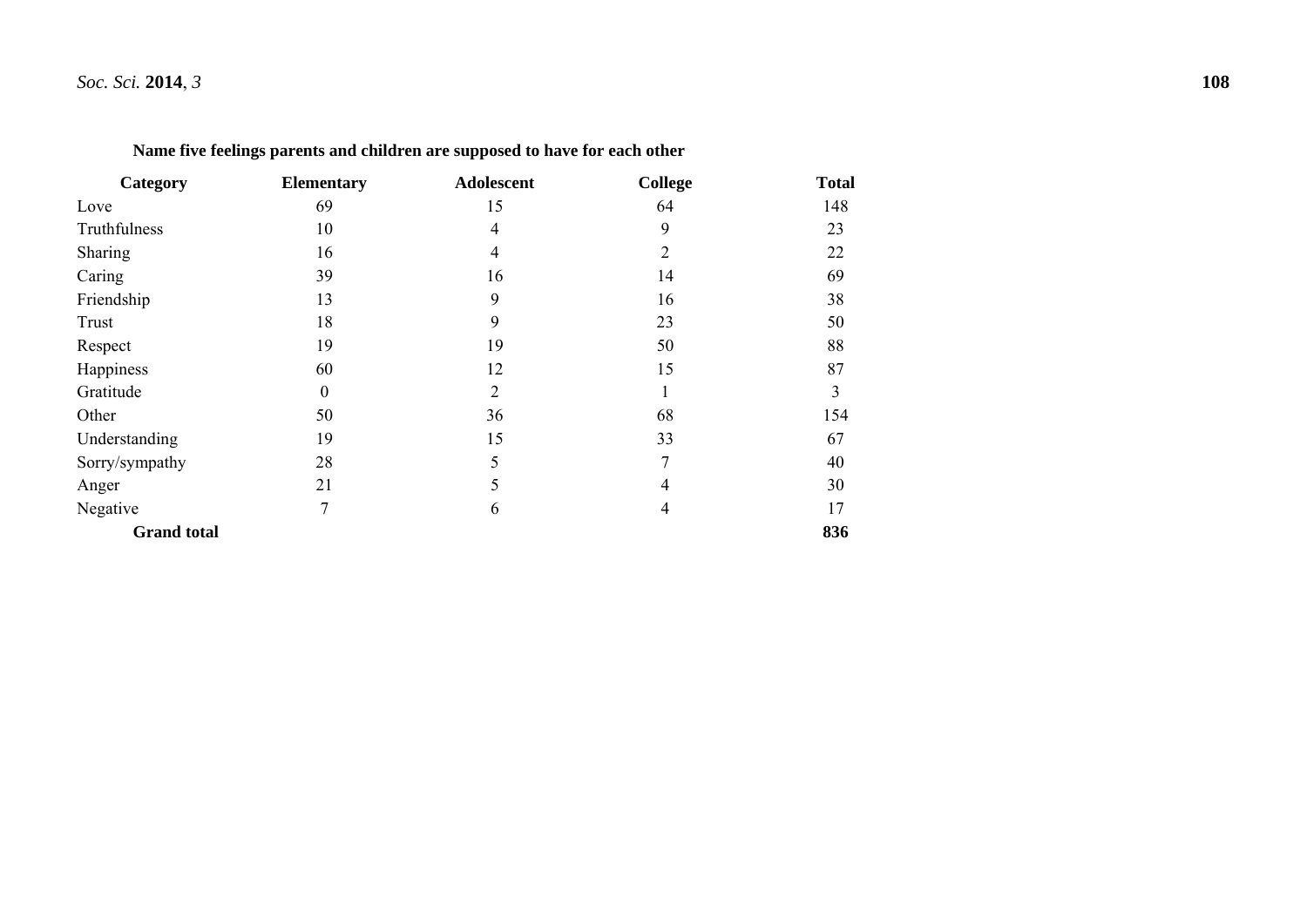### *Appendix C*

Parent-Child Relationship Schema Scale

### Part I

Below is a list of behaviors that could occur in a parent-child relationship. Indicate how often, if ever, you feel these behaviors should occur (in a parent-child relationship with a child your age) by circling the appropriate number

Uses the scale:  $\begin{array}{ccc} 1 & 2 & 3 & 4 \end{array}$  5

Never Not very often Sometimes Often Always

2. Parents and sons/daughters should read together (read to each other or read separately in the same room

3. Parents and sons/daughters should watch TV together (watch the same shows in the same room).

- 4. Parents and sons/daughters should talk together.
- 5. Parents and sons/daughters should eat together.

6. Parents and sons/daughters should help each other.

- 7. Parents and sons/daughters should go places together.
- 8. When parents and sons/daughters go on vacation they should go together.

9. Parents should be sure sons/daughters have food to eat.

- 10. Parents should teach sons/daughters.
- 11. Parents should help sons/daughters get dressed.
- 12. Parents should discipline sons/daughters for unacceptable behavior.
- 13. Parents should take sons/daughters places.
- 14. Parents should buy sons/daughters things.
- 15. Parents should pay attention to sons/daughters.
- 16. Parents should take care of sons/daughters.
- 17. Sons/daughters should be nice to parents.
- 18. Sons/daughters should do housework (cleaning, cooking, yardwork) for parents.
- 19. Sons/daughters should pick up after themselves for their parents.
- 20. Sons/daughters should buy presents for their parents on birthdays and/or holidays.

<sup>1.</sup> Parents and sons/daughters should play together.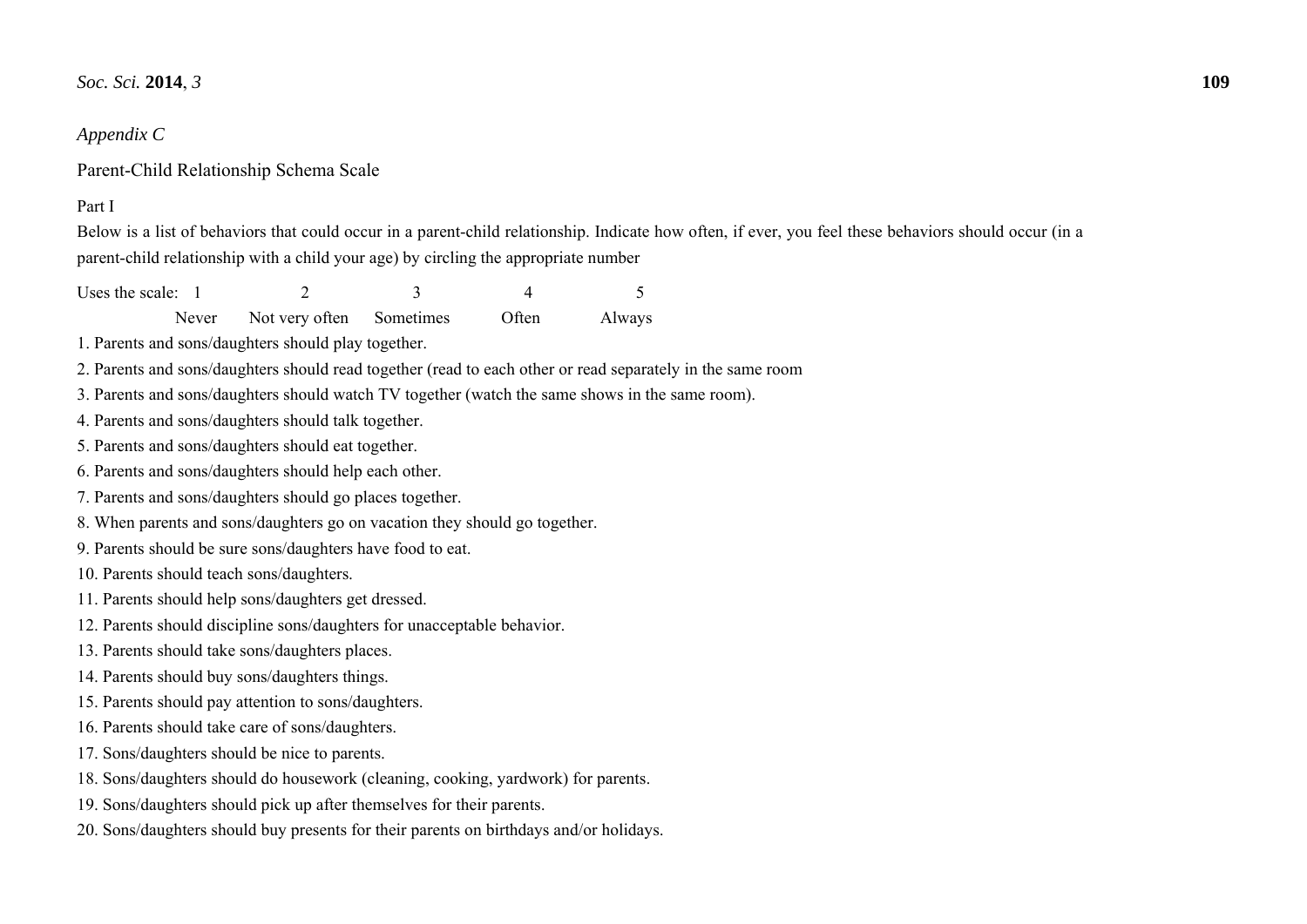- 21. Sons/daughters should help parents.
- 22. Sons/daughters should listen to parents and do as they say.
- 23. Sons/daughters should give parents a break.
- 24. Sons/daughters should work hard for parents.
- 25. Sons/daughters should talk to parents.
- 26. Sons/daughters and parents should love each other.
- 27. Sons/daughters and parents should be truthful with each other.
- 28. Sons/daughters and parents should be friends with each other.
- 29. Sons/daughters and parents should trust each other.
- 30. Sons/daughters and parents should respect each other.
- 31. Sons/daughters and parents should be happy with each other.
- 32. Sons/daughters and parents should be grateful to each other.
- 33. Sons/daughters and parents should understand each other.
- 34. Sons/daughters and parents should feel sorry (compassion) for each other.
- 35. Sons/daughters and parents should feel angry with each other.
- 36. Sons/daughters and parents should swear at each other.
- 37. Sons/daughters and parents should hit each other.
- 38. Sons/daughters and parents should argue with each other.
- 39. Sons/daughters and parents should be nice to each other.
- 40. Sons/daughters and parents should talk to each other
- 41. Sons/daughters and parents should listen to each other.
- 42. Sons/daughters and parents should be honest with each other.
- 43. Sons/daughters and parents should be good to each other.
- 44. Sons/daughters and parents should follow rules (curfew etc.).

## Part 2

Below is a list of behaviors that could occur in a parent-child relationship. Indicate how often you feel these behaviors actually occur in your relationship with your parent (choose one parent/guardian) by circling the appropriate number [Same items as above]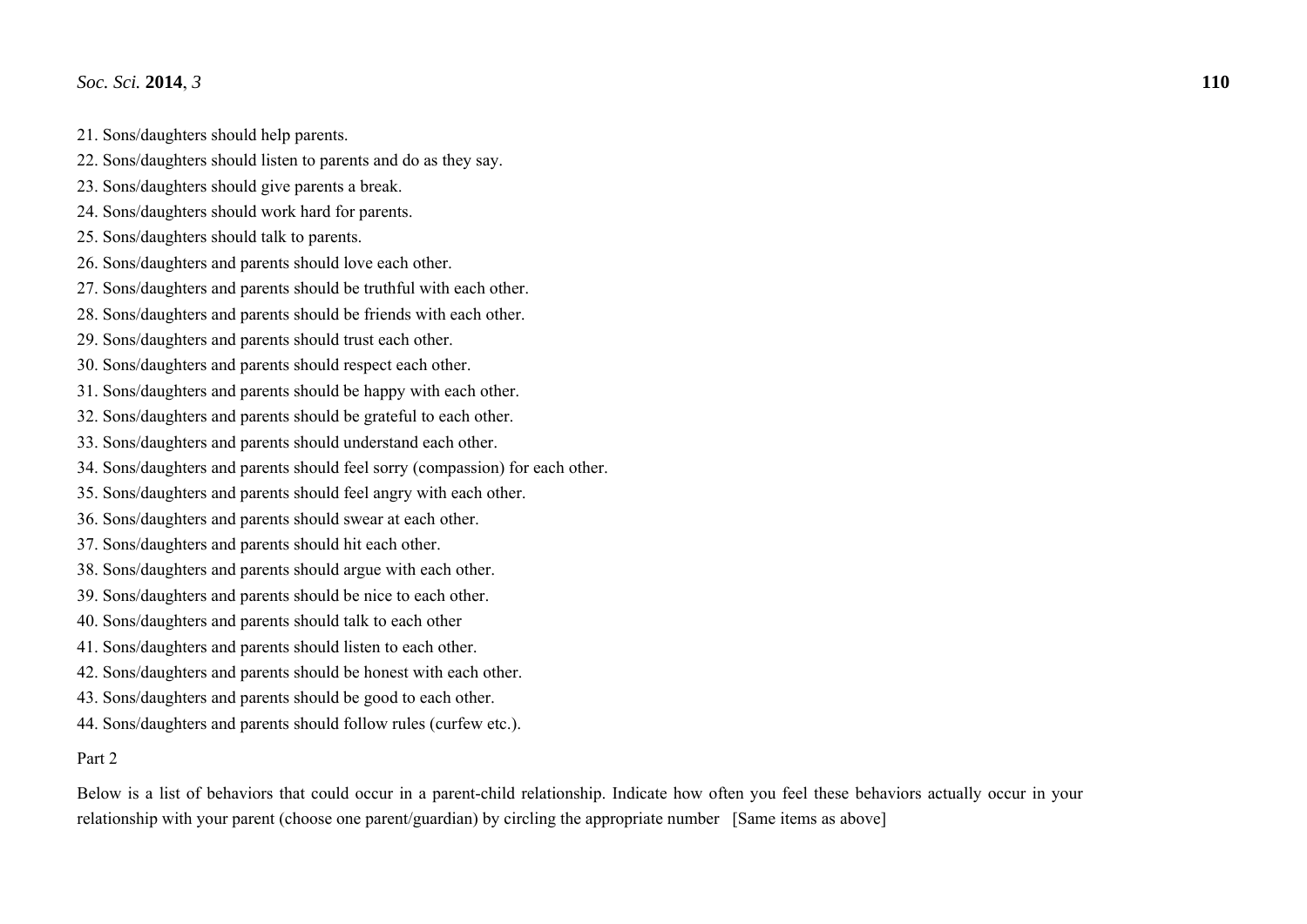## *Appendix D*

Parent-child Relationship Schema Scale – Factor Analysis

### **Factor 1 – Do together**

- 1. Parents and sons/daughters should play together.
- 2. Parents and sons/daughters should read together (read to each other or read separately in the same room).
- 5. Parents and sons/daughters should eat together.
- 7. Parents and sons/daughters should go places together.
- 8. When parents and sons/daughters go on vacation they should go together.
- 11. Parents should help sons/daughters get dressed.
- 13. Parents should take sons/daughters places.
- 14. Parents should buy sons/daughters things.

### **Factor 2 - Communication/attention**

- 4. Parents and sons/daughters should talk together.
- 6. Parents and sons/daughters should help each other.
- 10. Parents should teach sons/daughters.
- 15. Parents should pay attention to sons/daughters.
- 16. Parents should take care of sons/daughters.
- 19. Sons/daughters should pick up after themselves for their parents.
- 22. Sons/daughters should listen to parents and do as they say.
- 25. Sons/daughters should talk to parents.
- 40. Sons/daughters and parents should talk to each other.
- 41. Sons/daughters and parents should listen to each other
- 42. Sons/daughters and parents should be honest with each other.
- 43. Sons/daughters and parents should be good to each other.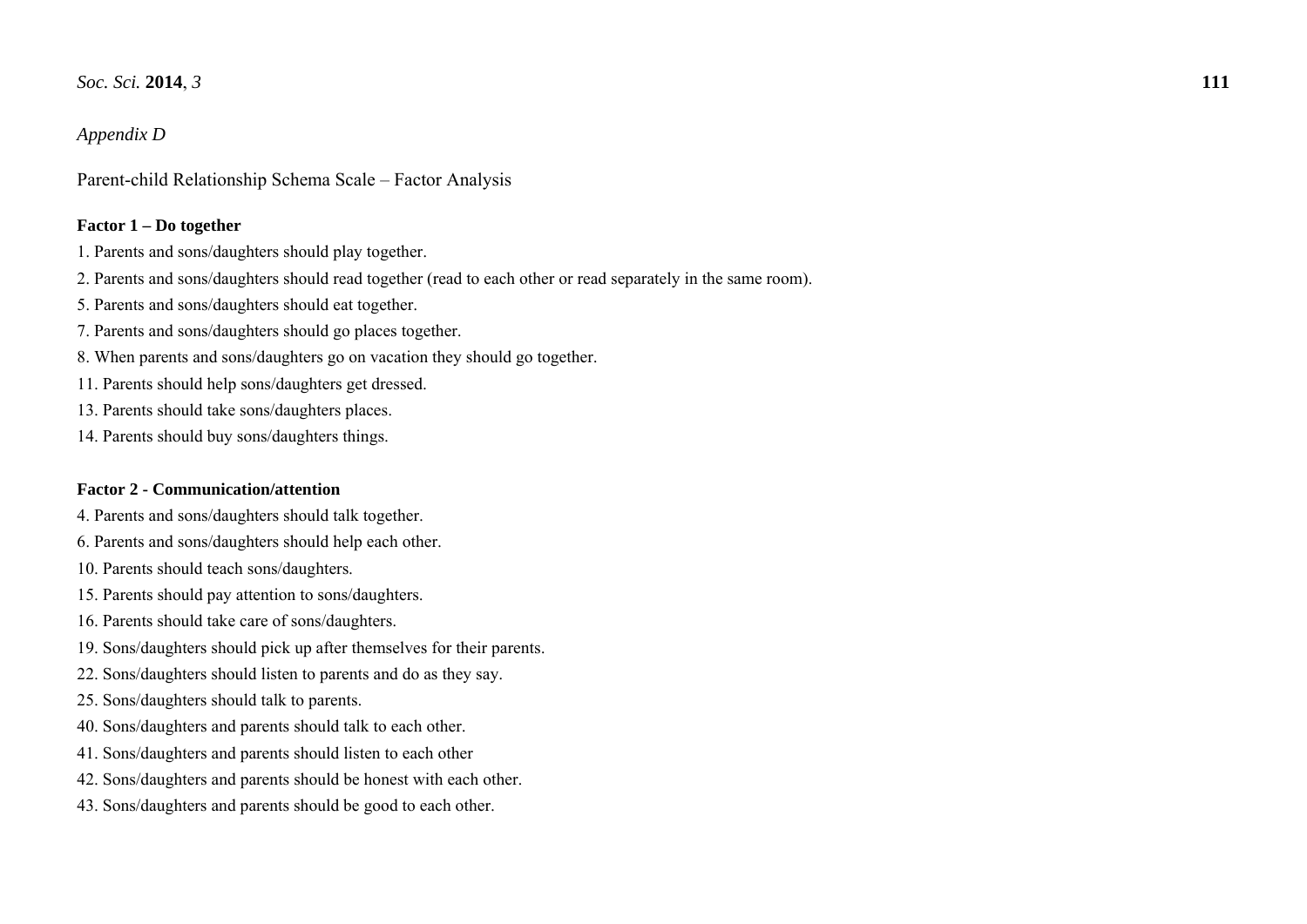### **Factor 3 – Helping/Understanding behaviors and feelings**

18. Sons/daughters should do housework (cleaning, cooking, yard-work) for parents.

- 20. Sons/daughters should buy presents for their parents on birthdays and/or holidays.
- 23. Sons/daughters should give parents a break.
- 24. Sons/daughters should work hard for parents.
- 28. Sons/daughters and parents should be friends with each other.
- 31. Sons/daughters and parents should be happy with each other.
- 33. Sons/daughters and parents should understand each other.
- 34. Sons/daughters and parents should feel sorry (compassion) for each other.

### **Factor 4** – **Love/Respect**

- 26. Sons/daughters and parents should love each other.
- 27. Sons/daughters and parents should be truthful with each other.
- 29. Sons/daughters and parents should trust each other.
- 30. Sons/daughters and parents should respect each other.
- 44. Sons/daughters and parents should follow rules (curfew etc.).

### **Factor 5 – Conflict**

- 35. Sons/daughters and parents should feel angry with each other.
- 36. Sons/daughters and parents should swear at each other.
- 37. Sons/daughters and parents should hit each other.
- 38. Sons/daughters and parents should argue with each other.

### **Didn't load on any factor**

- 3. Parents and sons/daughters should watch TV together (watch the same shows in the same room).
- 9. Parents should be sure sons/daughters have food to eat.
- 12. Parents should discipline sons/daughters for unacceptable behavior.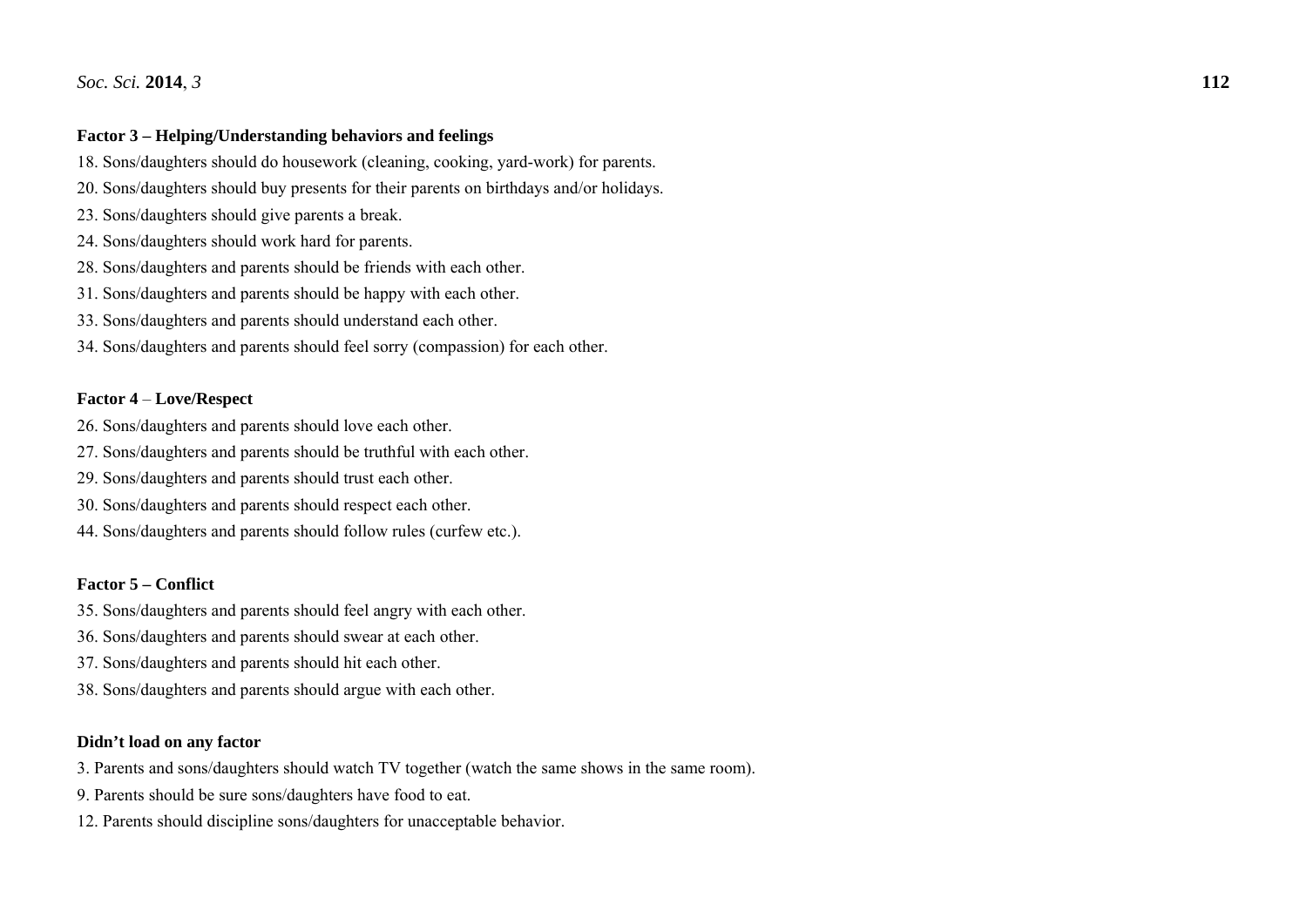**Cut earlier in the process due to small variance Is the following highlighted deleted? If so, please remove it.** 

17. Sons/daughters should be nice to parents.

21. Sons/daughters should help parents.

32. Sons/daughters and parents should be grateful to each other.

39. Sons/daughters and parents should be nice to each other.

|       | <b>Factor w/eigenvalues</b> |        |        |        |        |
|-------|-----------------------------|--------|--------|--------|--------|
|       | 1:8.99                      | 2:2.56 | 3:2.40 | 4:1.88 | 5:1.46 |
| mrs1  | .573                        |        |        |        |        |
| mrs2  | .665                        |        |        |        |        |
| mrs3  |                             |        |        |        |        |
| mrs4  | .439                        | .459   |        |        |        |
| mrs5  | .531                        |        |        |        |        |
| mrs6  |                             | .375   |        |        |        |
| mrs7  | .582                        |        |        |        |        |
| mrs8  | .473                        |        |        |        |        |
| mrs9  |                             |        |        |        |        |
| mrs10 |                             | .469   |        |        |        |
| mrs11 | .506                        |        |        |        |        |
| mrs12 |                             |        |        |        |        |
| mrs13 | .486                        |        |        |        |        |
| mrs14 | .304                        |        |        |        |        |
| mrs15 |                             | .640   |        |        |        |
| mrs16 |                             | .571   |        |        |        |
| mrs18 |                             |        | .428   |        |        |
| mrs19 |                             | .397   | .330   |        |        |
| mrs20 |                             |        | .439   |        |        |
| mrs22 |                             | .333   |        | .311   |        |

**Table A1.** Rotated Factor Matrix with eigenvalues.